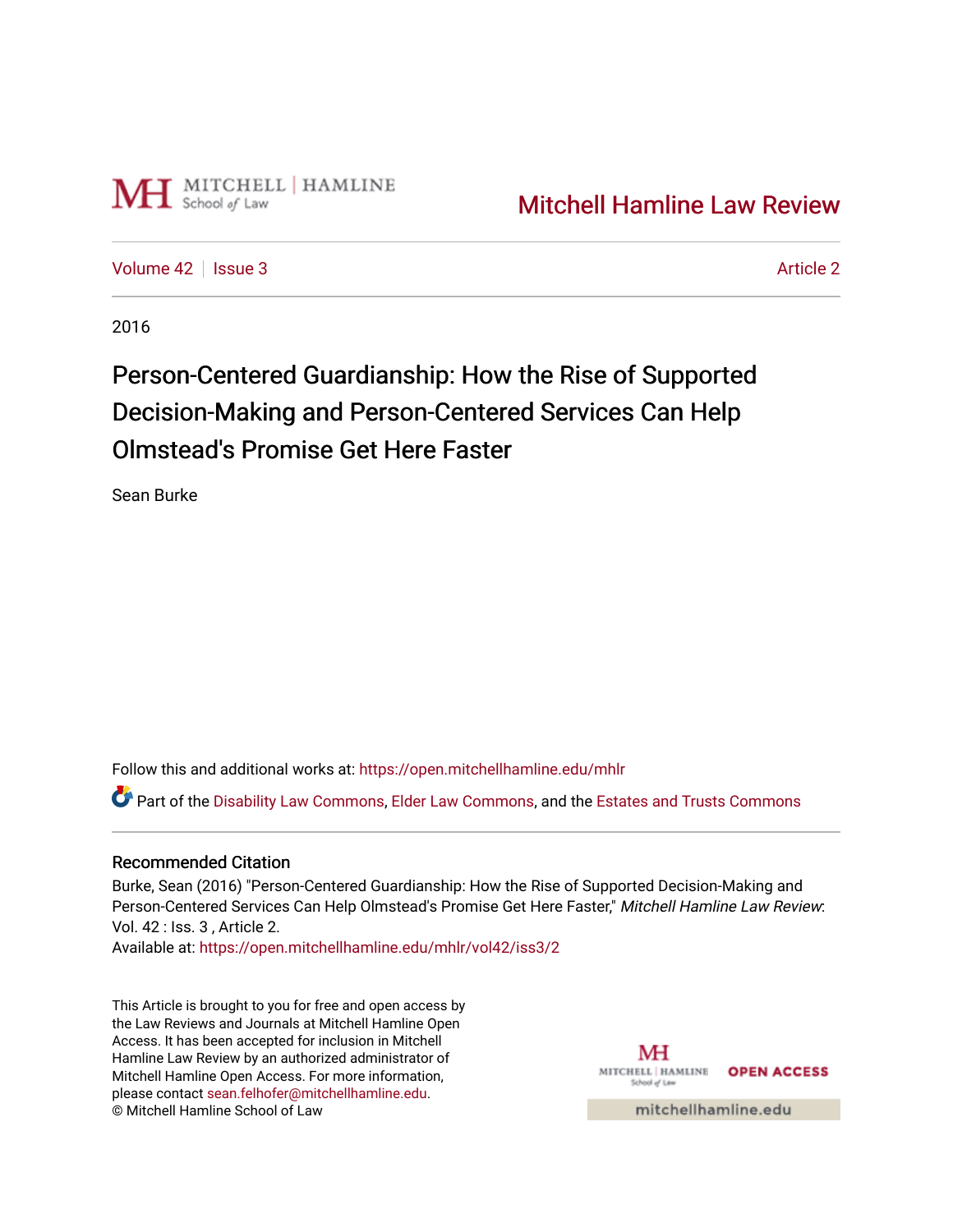# **PERSON-CENTERED GUARDIANSHIP: HOW THE RISE OF SUPPORTED DECISION-MAKING AND PERSON-CENTERED SERVICES CAN HELP OLMSTEAD'S PROMISE GET HERE FASTER**

# Sean Burke†

| I.   |                                                                     |  |
|------|---------------------------------------------------------------------|--|
| H.   | "I FELT LIKE A PRISONER BUT I DIDN'T DO ANYTHING                    |  |
|      |                                                                     |  |
| III. |                                                                     |  |
|      | A.                                                                  |  |
|      | Emerging Norms in Alternative Decision-Making880<br>В.              |  |
|      | Ripe for Reform: Why Twenty-Five Years After the ADA<br>$C_{\cdot}$ |  |
|      | Presents a New Opportunity for Guardianship Reform882               |  |
|      |                                                                     |  |
| IV.  | TWINKIES FOR BREAKFAST? "IT'S MY HUMAN RIGHT AND                    |  |
|      |                                                                     |  |
|      |                                                                     |  |
|      |                                                                     |  |
|      |                                                                     |  |
| V.   | "A GUARDIAN IS SUPPOSED TO HELP ME REACH MY                         |  |
|      |                                                                     |  |
|      | Beyond an Integrationist Strategy: Responding to the<br>A.          |  |
|      |                                                                     |  |
|      | Role of Medicaid Funding in All of These Services892<br>B.          |  |
|      | Conclusion: Educating Decision Makers and Empowering<br>$C_{\cdot}$ |  |
|      |                                                                     |  |

 <sup>†</sup> Sean Burke is a Staff Attorney at Mid-Minnesota Legal Aid and the Disability Law Center. He is grateful to the editors of the *Law Review* who provided great help and feedback. He also extends his gratitude to his colleagues in the field helping advocate and advance the promise of *Olmstead*. Finally, he thanks Ruby and Liam, who were born soon before this article was going to print and provided the best distraction he could have ever asked for.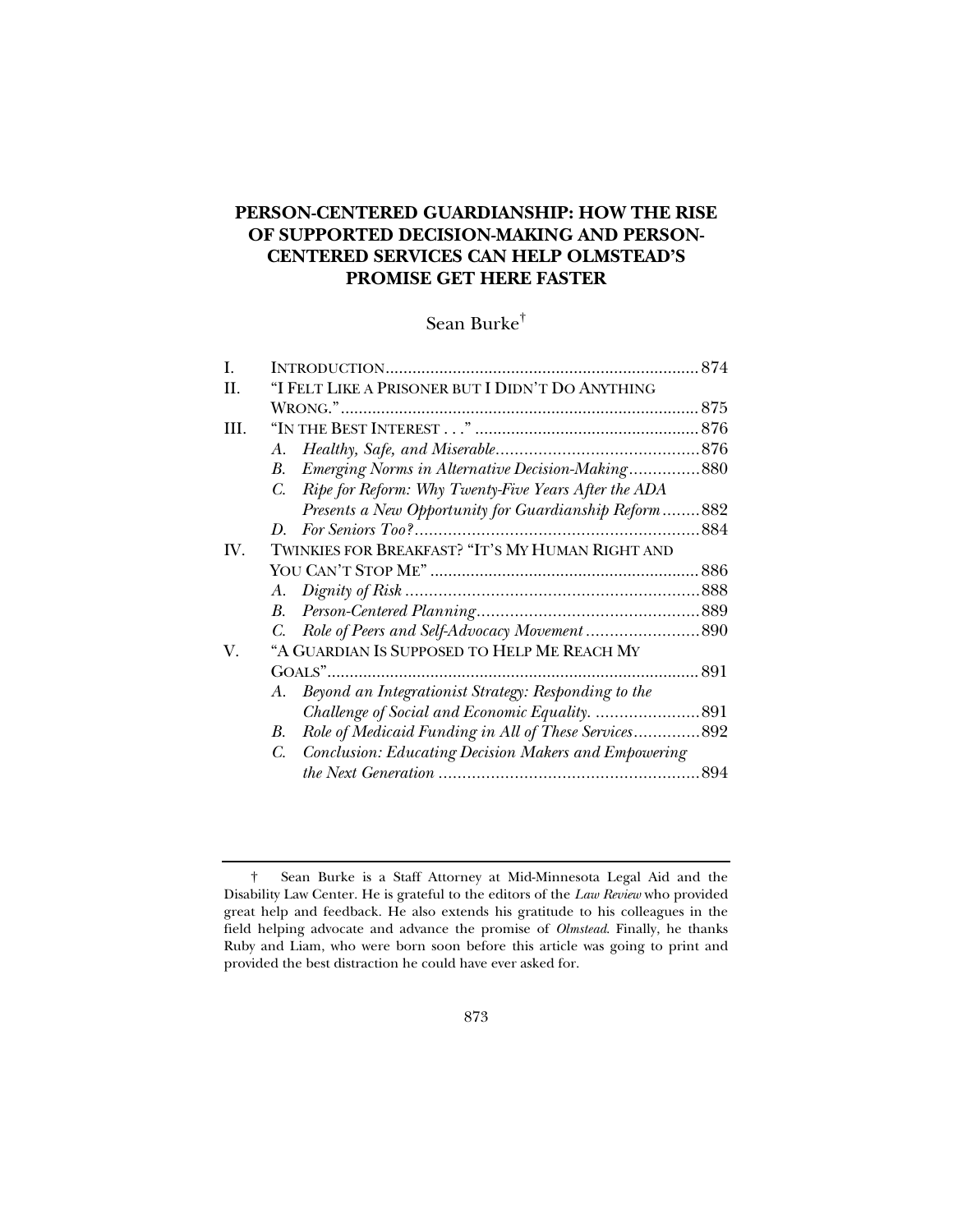#### I. INTRODUCTION

Sixteen years after the landmark Supreme Court decision *Olmstead v. L.C. ex rel. Zimring*, 1 traditional models of services and supports for persons with disabilities and older adults are changing. So too are traditional legal tools designed to protect individuals such as guardianship. Although the *Olmstead* case dealt specifically with residential institutions, in recent years, the Americans with Disabilities Act's (ADA) Integration Mandate and *Olmstead* decision have been used to redirect state funding for all types of segregation. This article examines how *Olmstead* principles of selfdetermination and integration in the community will also bring heightened focus to guardianship and other traditional substitute decision-making practices.

Other commenters have extolled the need for enhanced supported decision-making as an alternative to traditional guardianship and argued that the Integration Mandate of Title II of the ADA provides legal justification for such changes.<sup>2</sup> This article builds upon such reasoning and picks up on the challenge of Professor Leslie Salzeman to develop creative ways of utilizing existing resources so as to build and expand emerging efforts to implement supported decision-making.<sup>3</sup> Answers to this challenge require not only legal and practice changes to guardianship but also corresponding investment in services and supports that teach and encourage individuals (and their families, friends, and providers) how to actually make supported decisions.

Part I briefly examines the restrictive nature of guardianship laws and traces the rise of supported decision-making. It argues that supported decision-making reforms may result in better integration, unlike earlier guardianship reforms that have yet to significantly change the way guardianship is practiced.

Part II introduces person-centered concepts, such as the dignity of risk, that suggest self-determination is a fundamental characteristic of integration. It also discusses emerging (if not necessarily new) services such as peer mentoring, self-advocacy, and person-centered planning and how they, as opposed to other types

 <sup>1. 527</sup> U.S. 581 (1999).

 <sup>2.</sup> *See* Leslie Salzeman, *Re-Thinking Guardianship (Again): Substituted Decision Making as a Violation of the Integration Mandate of Title II of the Americans with Disabilities Act*, 81 U. COLO. L. REV. 157, 157 (2010).

 <sup>3.</sup> *Id.* at 244.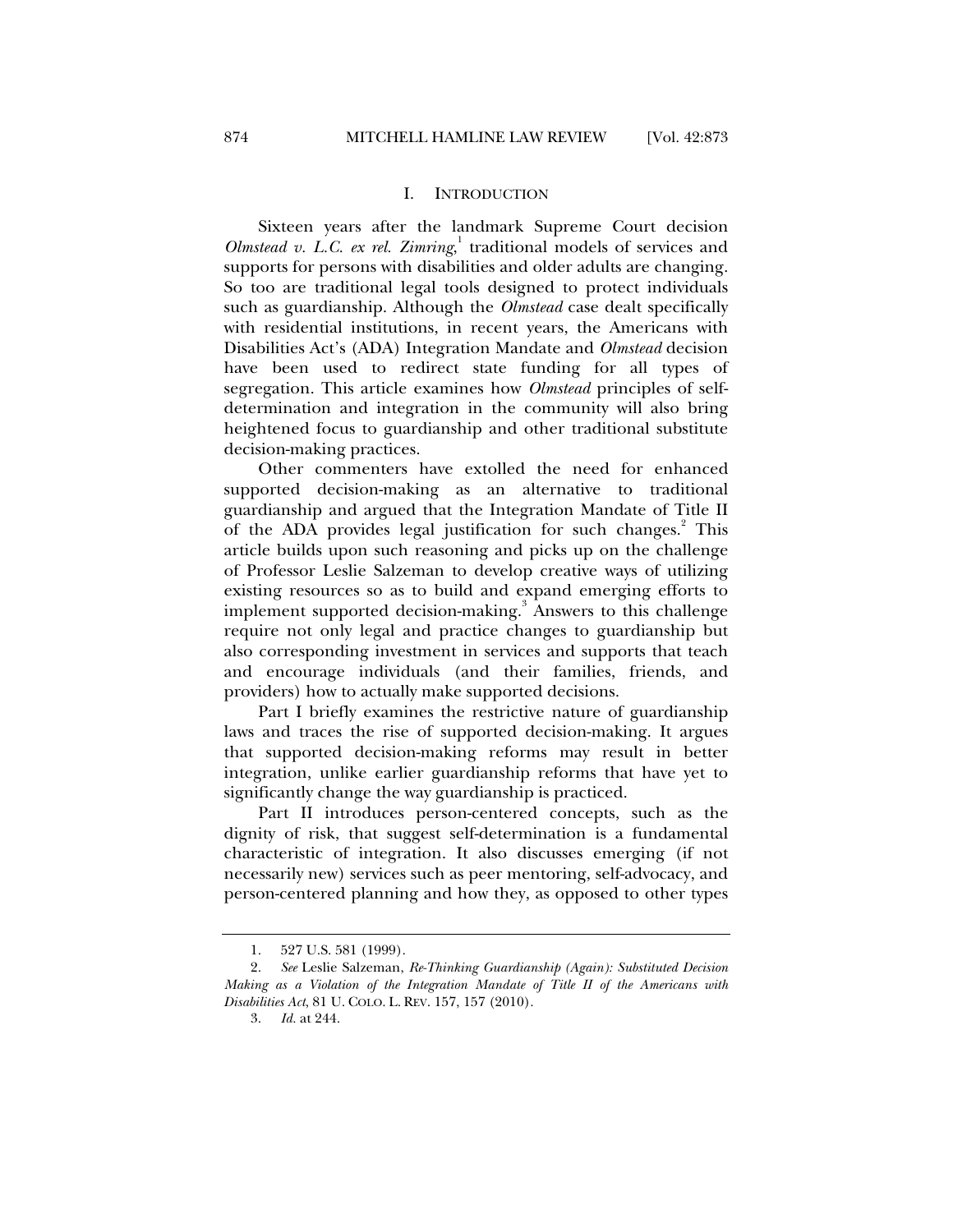of disability services, enable individuals with intellectual limitations to learn how to make decisions.

Part III argues that as supported decision-making reformers become successful in changing guardianship laws and practices, they must also focus on these person-centered services necessary to teach supportive decision-making skills. Recent changes to the regulation of Home and Community Based Services (HCBS) and the continuing evolution of *Olmstead* make this an especially important time to invest in services and supports that teach and promote decision-making and independence. Long-term care policy makers must do a better job at investing in best practices in these services, instead of simply the traditional "direct care" staff that is the dominant care tool Medicaid services.

#### II. "I FELT LIKE A PRISONER BUT I DIDN'T DO ANYTHING WRONG."<sup>4</sup>

In 2012 Margaret "Jenny" Hatch was ordered to leave her home and move across town with unfamiliar people. In her new group "home" she was not allowed to access her phone or Internet to talk with her friends. A twenty-nine-year-old with Down Syndrome, Ms. Hatch's parents had recently petitioned for guardianship.<sup>5</sup> The court ordered that Ms. Hatch was incompetent to make her own decisions and appointed a legal guardian empowered to make a whole host of decisions for her—ranging from where she lived, with whom she associated, and all manner of medical care.<sup>6</sup>

 <sup>4.</sup> Jenny Hatch, *Jenny's Letter,* JENNY HATCH JUST. PROJECT (Nov. 23, 2015), http://jennyhatchjusticeproject.org/jennys\_words?q=jenny\_speaks.

 <sup>5.</sup> *See generally* Margaret "Jenny" Hatch et al., *Unjustified Isolation Is Discrimination: The* Olmstead *Case Against Overbroad and Undue Organizational and Public Guardianship*, 3 INCLUSION 65 (2015) [hereinafter *Unjustified Isolation Is Discrimination*] (summarizing the facts leading up to Ms. Hatch's legal challenge to the guardianship); *see also* Theresa Vargas, *Woman with Down Syndrome Prevails over Parents in Guardianship Case*, WASH. POST (Aug. 2, 2013), https:// www.washingtonpost.com/local/woman-with-down-syndrome-prevails-over-parents -in-guardianship-case/2013/08/02/4aec4692-fae3-11e2-9bde-7ddaa186b751 \_story.html.

 <sup>6.</sup> *See* Petition for Appointment Guardians at 3–4, Ross v. Hatch, No. CWF120000426P-03 (Va. Cir. Ct. Aug. 7, 2012) [hereinafter Hatch Petition], http://www.jennyhatchjusticeproject.org/docs/justice\_for\_jenny\_trial/jhjp\_trial \_petition\_for\_guardianship.pdf (alleging that Ms. Hatch was incompetent to make decisions).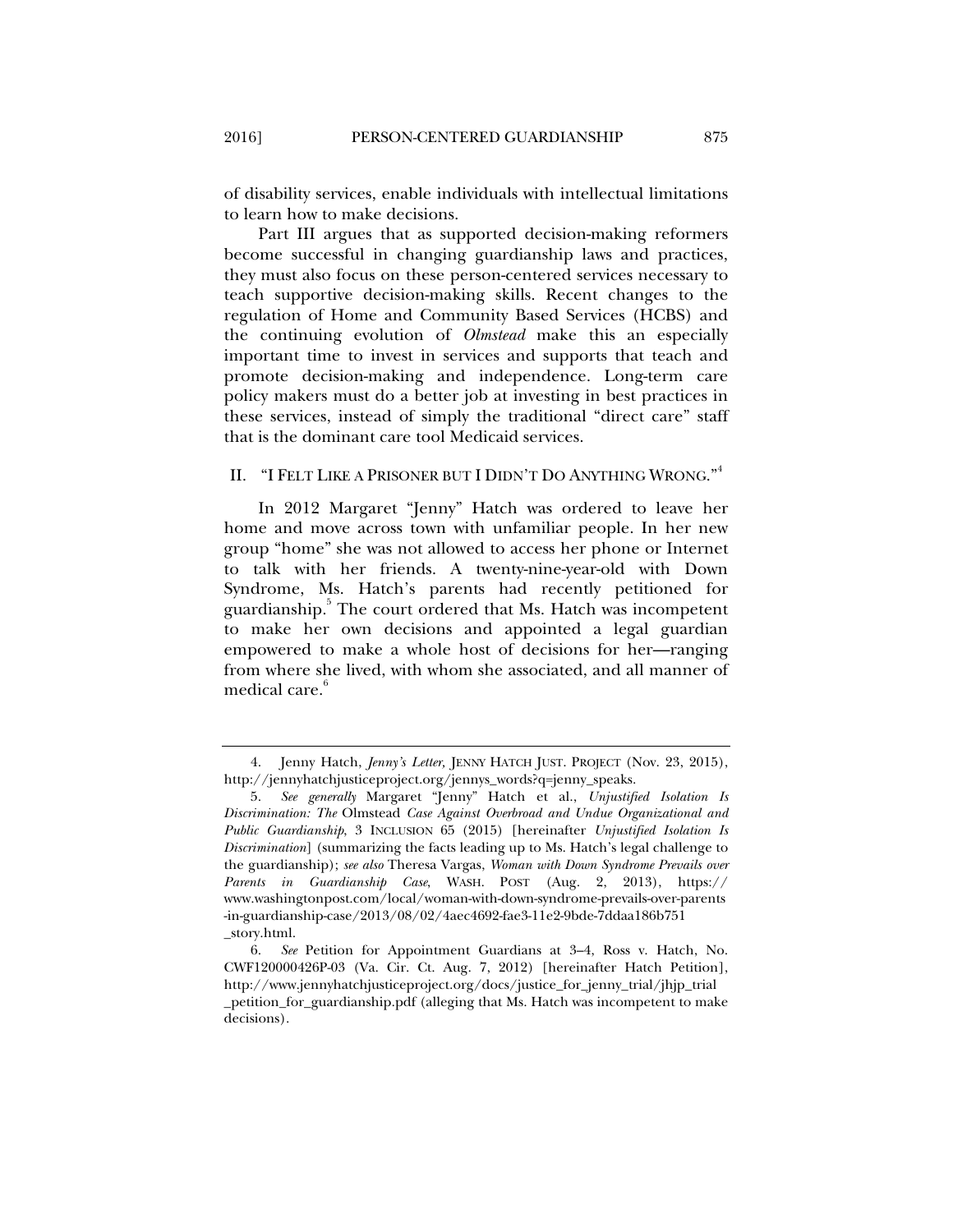The order came as a shock to Ms. Hatch and her support network. She had been living with close friends, working in a thrift store, and carving out an independent life.<sup>7</sup> Having recently suffered a bike accident, however, her parents argued that she had poor judgment about her own health and safety.

Like all civil rights movements, the disability advocacy movement has been marked by important legal turning points. Ms. Hatch's case might represent the newest turning point in regard to personal empowerment for decision-making. For the first time in a U.S. guardianship, supported decision-making was used "as an alternative to plenary guardianship for a person with a disability."<sup>9</sup> Just as importantly, the court noted that the Medicaid-funded services for which she was eligible were integral to providing supported decision-making skills necessary for succeeding independently.<sup>10</sup>

What about all the other Jenny Hatches out there without the support of their friends and access to person-centered planning and supported decision-making? The rise of supported decisionmaking and person-centered guardianship can be successful if there is proper investment in person-centered planning tools.

#### III. "IN THE BEST INTEREST..."<sup>11</sup>

#### *A. Healthy, Safe, and Miserable*

The history of twentieth-century guardianship mirrors that of institutionalization. Institutions kept persons with disabilities

 <sup>7.</sup> *Unjustified Isolation Is Discrimination*, *supra* note 5, at 67–70.

 <sup>8.</sup> *Id.*

 <sup>9.</sup> Jonathan Martinis, *Introduction to the Court's Final Order*, http://jennyhatchjusticeproject.org/docs/justice\_for\_jenny\_trial/jhjp\_trial\_final \_order.pdf (last visited May 6, 2016).

 <sup>10.</sup> Final Order at 6, Ross v. Hatch, No. CWF120000426P-03 (Va. Cir. Ct. Aug. 2, 2013), http://www.jennyhatchjusticeproject.org/docs/justice\_for\_jenny \_trial/jhjp\_trial\_final\_order.pdf ("Respondent will be able to assist and work with staff provided by the Medicaid Waiver, who will be providing supportive decision making skills and increased self-reliance that will allow her to adapt and succeed independently.").

 <sup>11.</sup> MINN. STAT. § 524.5-313 (2014) (detailing the process for how appointed guardians are to make medical decisions). Most states have similar statutory language directing guardians to make decision in the best interest of the individual.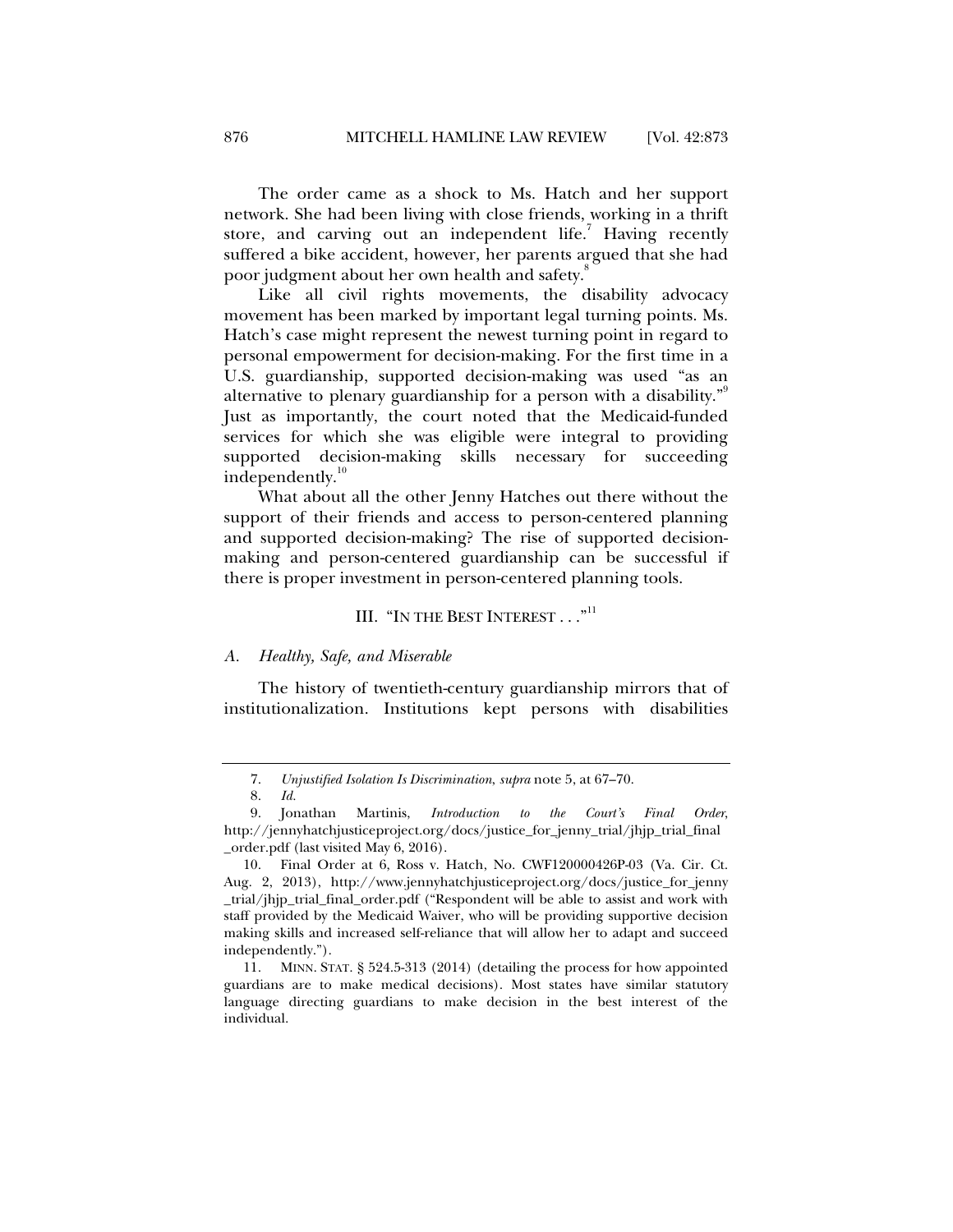segregated from society and led to horrific abuse and neglect.<sup>12</sup> State schools such as Willowbrook and Pennhurst evoke horrific images of malnutrition, neglect, mechanical restraint, and other abuses.<sup>13</sup> Guardians, both public and private, $14$  often buttressed institutions by allowing wards to remain in segregated settings while arguing that such placement was in the wards' best interest as the safest option available.<sup>15</sup>

As the deinstitutionalization movement sheds light on the abuses in state-operated facilities and institutions, $^{16}$  restrictive guardianship has garnered more and more attention.<sup>17</sup> Early reformers to overly restrictive guardianship laws focused on strengthening guardianship standards so as to ensure that wards are protected from abuse and neglect.<sup>18</sup> Oversight over guardians, particularly public guardians, is still a concern in many states;

 14. GORDON H. SMITH & HERB KOHL, GUARDIANSHIP FOR THE ELDERLY: PROTECTING THE RIGHTS AND WELFARE OF SENIORS WITH REDUCED CAPACITY 6–7 (2007), http://supporteddecisionmaking.org/sites/default/files/guardianship \_report\_elderly\_senate\_0.pdf (noting that there are generally three types of guardians: family members; non-family private guardians, who are often reimbursed to provide guardianship services; and public guardians are funded and run by state governments).

 15. *See, e.g.*, Samuel R. Bagenstos, *The Past and Future of Deinstitutionalization Litigation*, 34 CARDOZO L. REV. 1 (2012) (highlighting examples of parental and guardian-attempted intervention in deinstitutionalization litigation).

 16. *See generally id.* at 5–11 (assessing the successes and failures of deinstitutionalization).

 18. An analysis of abuse and neglect that occur despite guardianships in place are still very problematic, but outside the scope of this article. For a survey of emerging practices designed to curb neglectful and abusive guardianships, see NAOMI KARP & ERICA WOOD, AARP, GUARDING THE GUARDIANS: PROMISING PRACTICES FOR COURT MONITORING (2007), http://assets.aarp.org/rgcenter/il/2007\_21 \_guardians.pdf.

 <sup>12.</sup> JOHN PARRY, DISABILITY DISCRIMINATION, LAW EVIDENCE, AND TESTIMONY, COMMISSION ON MENTAL AND PHYSICAL DISABILITY LAW 7–18 (2008).

 <sup>13.</sup> *See generally* The ADA Legacy Project, *Willowbrook Leads to New Protections of Rights*, MINN. GOVERNOR'S COUNCIL ON DEVELOPMENTAL DISABILITIES (Sept. 1, 2013), http://mn.gov/mnddc/ada-legacy/ada-legacy-moment9.html; *Remembering an Infamous New York Institution*, NPR (Mar. 7, 2008, 7:00 A.M.), http:// www.npr.org/templates/story/story.php?storyId=87975196. Although still largely unknown in popular culture, the disgraces of institutionalization have gained recent notice though episodes of *American Horror Story*, Season 2 and the documentary film *Cropsy*, which are based on Willowbrook.

 <sup>17.</sup> *Id*. at 35 (analyzing the limitations of Olmstead Integration Mandate arguments' ability to secure individual choice when guardians are granted broad authority to make decisions for such individuals).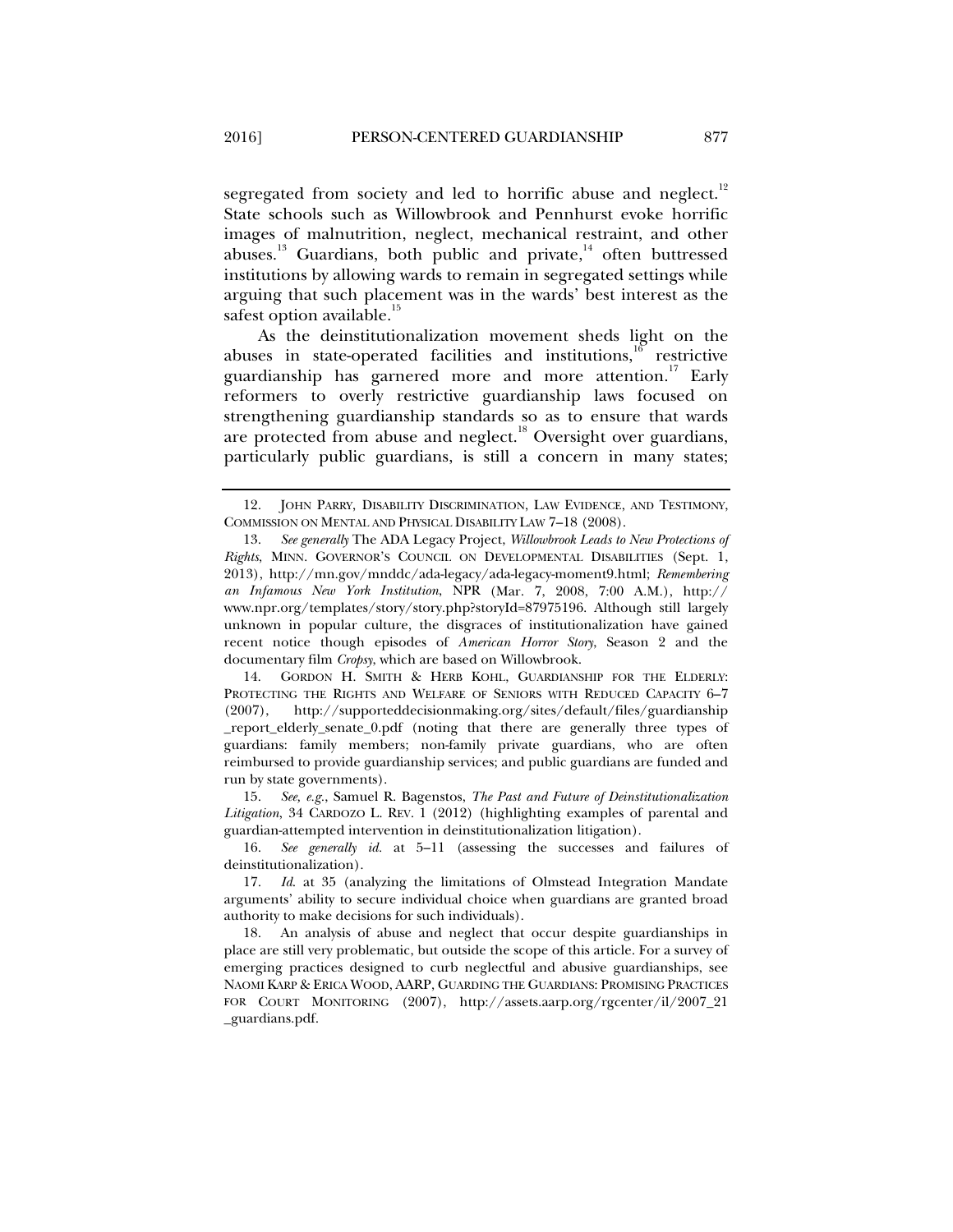although there is not overwhelming evidence that large scale abuses are still occurring.<sup>1</sup>

Other reforms have dealt with the segregating nature of guardianship, namely, the wholesale removal of decision-making and autonomy from an individual. Current guardianship laws reflect decades of advancement and evolution in the treatment of persons with disabilities.<sup>20</sup> The two most common reforms have been less restrictive alternatives and limiting or customizing guardianship powers. The first—a requirement that courts first examine other, less restrictive alternatives to guardianship—is embedded into every state statute.<sup>21</sup> A primary drawback, however, from a person-centered perspective, is that the types of less restrictive alternatives available are not designed to help an individual consider and make decisions and have informed choice.<sup>22</sup>

The other primary reform has been to allow for mechanisms to customize and narrowly tailor guardianship to cover only the aspects of life and decisions that an individual cannot make. For example, a narrowly tailored guardianship could appoint a guardian to make decisions about where a person lives but not give them control over basic medical and health care decisions (or viceversa). This concept is also problematic when put into actual practice. For persons with intellectual disabilities or declining

 <sup>19.</sup> *Id.* at 2.

 <sup>20.</sup> The reform movement mirrors, in many ways, the deinstitutionalization movement. Litigation before the ADA's integration mandate focused on the abuse and neglect in institutions. Litigation since *Olmstead* has focused on the segregating nature of smaller models of care. *See, e.g.*, Bagenstos, *supra* note 15, at 27–28 (arguing that the new frontier of deinstitutionalization using the ADA and *Olmstead* focuses on smaller facilities that are still institutional in nature, but also employment facilities).

 <sup>21.</sup> *See* AARP PUB. POLICY INST., LIMITED GUARDIANSHIP OF THE PERSON (2008), http://www.americanbar.org/content/dam/aba/administrative/law\_aging /Limited\_Guardianship\_of\_the\_Person\_Chart .authcheckdam.pdf.

 <sup>22.</sup> The common alternatives, including powers of attorney, joint bank accounts, health care directives, and representative payees for dispersing Social Security benefits tend to allow the new decision maker simply to step in and make decisions rather than have the person help the individual make decisions for his or herself to the maximum extent possible. *See also* Salzeman, *supra* note 2, at 177 ("Frequently . . . alternatives for assisting individuals with decisions . . . simply are not readily 'available.'").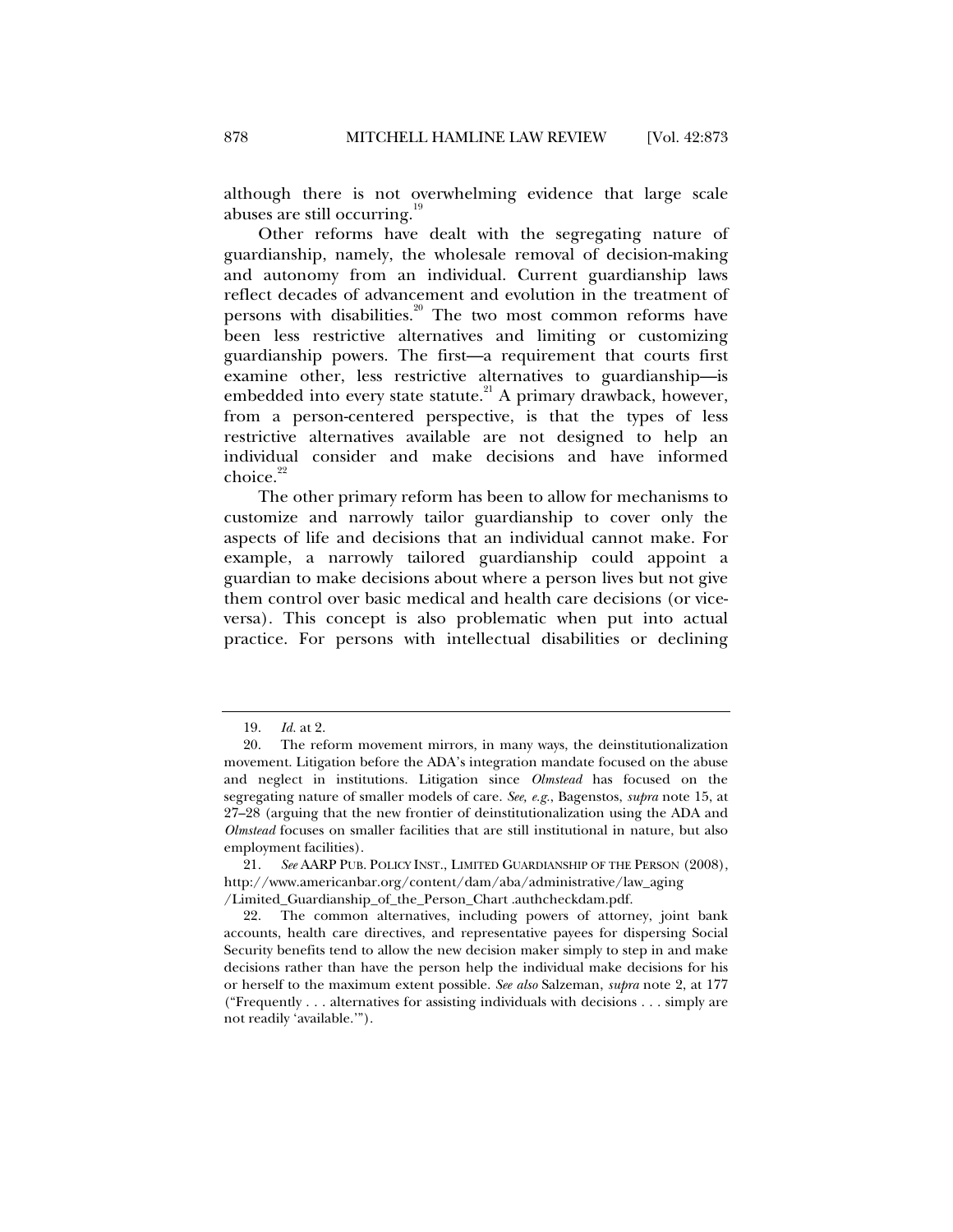capacity, it is rare to have the ability to make sound decisions in one area of life and be incompetent in another.<sup>23</sup>

Unfortunately, most commentators and advocates agree that these reforms have largely failed to prevent needless guardianships or to promote services and supports for persons who need some help in making decisions.<sup>24</sup>

None of the reforms, however, have focused on the exact standard or way in which guardians must actually arrive at a final decision. The best interest standard remains the common legal standard of decision-making.<sup>25</sup> While best practices suggest guardians should get informed consent and make decisions as the person would, when such a task is difficult, the fallback position of best interest is employed.<sup>26</sup> Because guardianship necessarily requires a finding of incapacity, the concept of "whose best interest?" most often becomes what the guardian believes is best. These two concepts, therefore, buttress each other as choices made in the best interest of an individual without legal capacity to make decisions necessarily tend to overemphasize safety.<sup>27</sup>

Other reforms have required guardians to take a person's preferences into consideration.<sup>28</sup> There is usually no mechanism,

%20Manual/GAC101\_Guardianship-and-Conservatorship-Manual.pdf (describing the various standards of substituted decision making).

 <sup>23.</sup> *Id.* at 195.

 <sup>24.</sup> *Id.* at 173–82 (detailing how guardianship reforms such as limited guardianships and less restrictive alternatives have not greatly impacted change in guardianship practices).

 <sup>25.</sup> Lawrence A. Frolik, *Is a Guardian the Alter Ego of the Ward?*, 37 STETSON L. REV. 53, 66 (2007) ("[C]ourts appear to expect the guardian to act . . . solely in the best interests of the ward."). For Minnesota-specific explanations of the different legal standards, see MINN. COUNSEL OF CHIEF JUDGES, CONSERVATORSHIP AND GUARDIANSHIP IN MINNESOTA 30 (2003) [hereinafter CONSERVATORSHIP AND GUARDIANSHIP IN MINNESOTA], http://www.mncourts.gov/mncourtsgov/media /PublicForms/Guardianship%20-%20Conservatorship/01\_Guardianship

 <sup>26.</sup> CONSERVATORSHIP AND GUARDIANSHIP IN MINNESOTA, *supra* note 25.

 <sup>27.</sup> In practice, the decision of being moved into or out of a facility (such as a nursing home, assisted, living, or group home) where supervision increases safety but may decrease freedom and choice is often an area where the "safe" decision of staying in the more restrictive setting is the default position, often supported by a doctor and other family members.

 <sup>28.</sup> *See* CONSERVATORSHIP AND GUARDIANSHIP IN MINNESOTA, *supra* note 25, at 30 (noting that the law requires the guardian to take into consideration *reasonable* wishes and that the determination of reasonable is left to both the guardian, and if necessary, the court).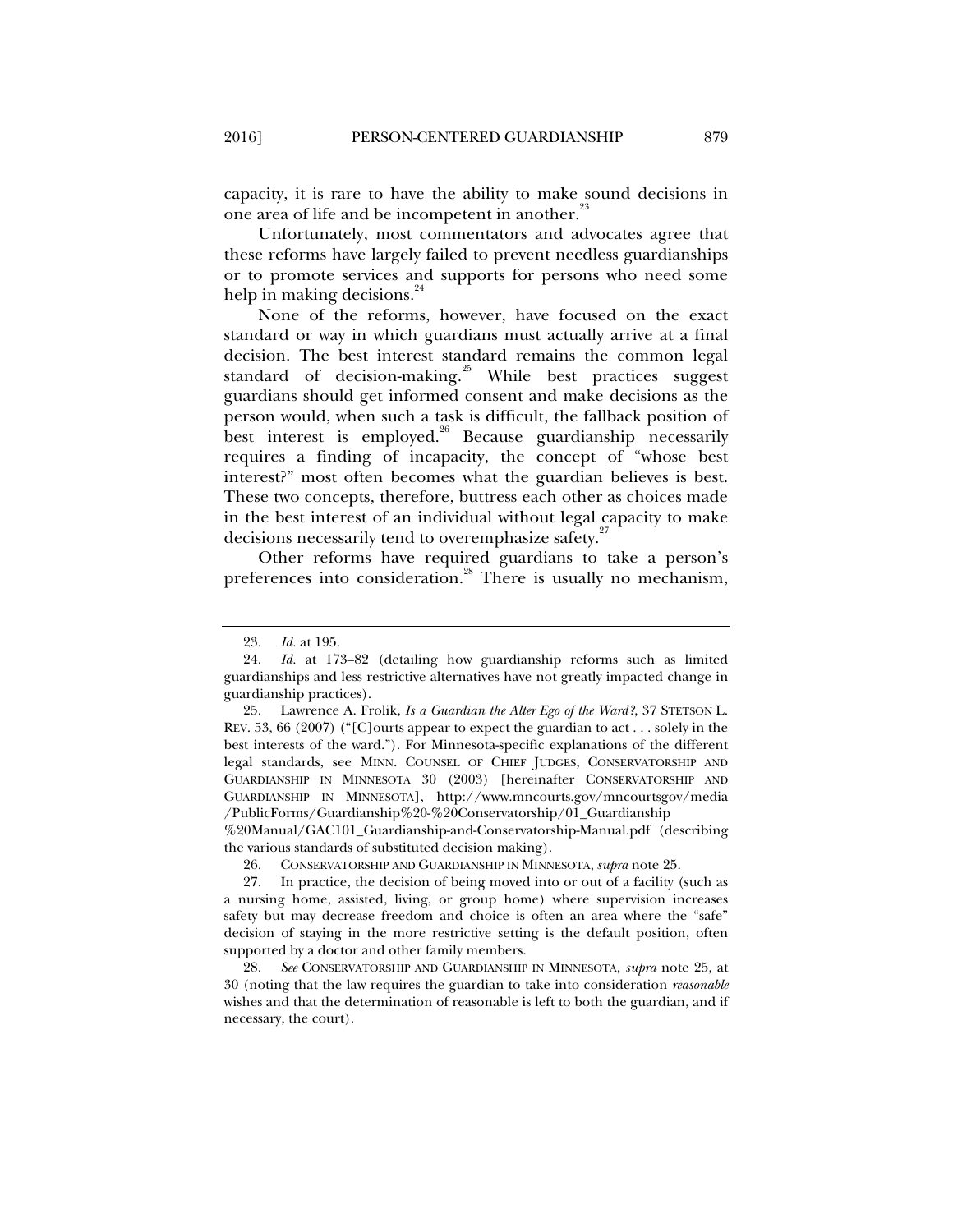however, to ensure this consideration takes place and no resources to help a guardian spend the time to actually determine such wishes.<sup>29</sup> Furthermore, when having the final say, guardians can take such wishes into account but—under a best interest standard—still remove an individual, like Jenny, from her primary choice of housing, job, and friends. $\frac{30}{10}$ 

In all, none of the reforms have successfully challenged the underlying problems that guardianship finds a person legally incapacitated and entrusts another person to make decisions in his or her best interest.<sup>31</sup> Thus, if a ward disagrees with a guardian's choice, the adversarial nature established by this regime sets both parties up for conflict.

#### *B. Emerging Norms in Alternative Decision-Making*

The assumptions underlying guardianship—namely, individuals with intellectual limitations lack capacity—are slowly being challenged and eradicated. In 2006, the General Assembly of the United Nations adopted the Convention on the Rights of Persons with Disabilities.<sup>32</sup> It signaled an international shift in the focus and attention for persons with disabilities.

Core to the declaration is the recognition of selfdetermination and the right to autonomy and personal decisionmaking. The Convention recognizes "the importance for persons with disabilities of their individual autonomy and independence, including the freedom to make their own choices . . . [and] that persons with disabilities should have the opportunity to be actively involved in decision-making processes about policies and

 <sup>29.</sup> *Id*. (noting that guardians face the tremendous responsibility of making decisions in the ward's best interest).

 <sup>30.</sup> Hatch Petition, *supra* note 6 (finding that is was in Jenny's best interest to have her moved to a group home).

 <sup>31.</sup> *See* Kim Dayton, *Standards for Health Care Decision-Making: Legal and Practical Considerations*, 2012 UTAH L. REV. 1329, 1347 ("Adult guardianship statutes based on Article V of the Uniform Probate Code generally incorporate the standards in place for guardians of minors, which for all intents and purposes comprise a 'best interest' standard."); Nina A. Kohn et al*.*, *Supported Decision-Making: A Viable Alternative to Guardianship?*, 117 PENN ST. L. REV. 1111, 1117 (2013) ("[I]n recent years, disability rights scholars and advocates, both in the United States and internationally, have challenged the appropriateness and acceptability of guardianship for persons with disabilities . . . .").

 <sup>32.</sup> *See generally* G.A. Res. 61/106, Convention on the Rights of Persons with Disabilities (Dec. 13, 2006).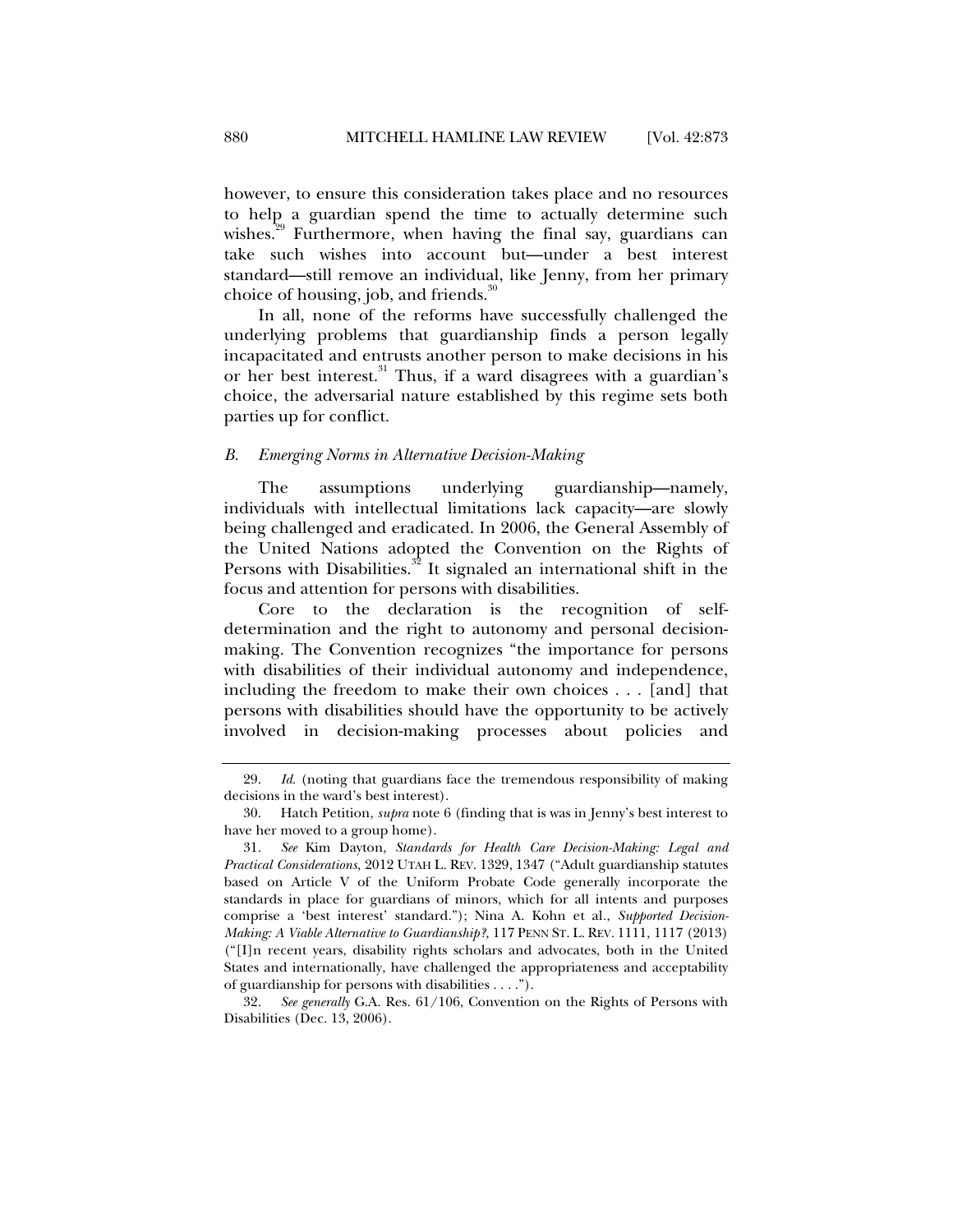programmes, including those directly concerning them."33 Internationally, several jurisdictions have developed new alternative decision-making regimes in response to the standards posed by the declaration. Supportive decision-making represents the newest set of emerging reforms and changes to guardianship laws.<sup>34</sup> While there is no consensus model, Canada leads the charge as many provinces in the country have some form of supported decisionmaking laws in place. $35$ 

The pioneering legislation on this front was in British Columbia, which established the Representation Agreement Act, allowing the person with a disability to contract with one or more supported decision-makers, called a monitor.<sup>36</sup> The Act allows for a broad understanding of capacity, permitting many individuals with intellectual disabilities, who may have been found incompetent under more traditional guardianship laws, greater freedom to determine what areas he or she wants or needs help.<sup>37</sup> Templates for such a document allow for detailed descriptions about what choices are in need of support, how those decisions will be made, and with whom the ultimate responsibility for decision-making resides.<sup>38</sup>

Central to the reforms is the more flexible understanding of legal capacity. They also shift the power dynamic within the relationship and craft a more thorough process that necessarily includes the person with disabilities in the decision. In September 2015, Texas became the first U.S. state to recognize supported decision-making agreements as alternatives to guardianship.<sup>31</sup>

36. Representation Agreement Act, R.S.B.C. 1996, c. 405 (Can.).

 <sup>33.</sup> Convention on the Rights of Persons with Disabilities pmbl., ¶¶ n, o, May 3, 2008, 2515 U.N.T.S. 3.

 <sup>34.</sup> *See generally* Kohn et al., *supra* note 31, at 1120–21 (noting that a single definition of supported decision-making remains elusive, as it can refer to several different models or notions of exactly how an individual with cognitive limitations can be helped by others in making decisions).

 <sup>35.</sup> *See id.* at 1121–24; *see also* KRISTA JAMES & LAURA WATTS, LAW COMM'N OF ONT., UNDERSTANDING THE LIVED EXPERIENCES OF SUPPORTED DECISION-MAKING IN CANADA (2014), http://www.lco-cdo.org/capacity-guardianship-commissionedpaper-ccel.pdf (evaluating the implementation of various supported decisionmaking laws in different Canadian provinces).

 <sup>37.</sup> *Id.* c. 405, § 2.

 <sup>38.</sup> *See*, *e.g.*, NIDUS PERS. PLANNING RES. CTR. & REGISTRY, MAKING AND REGISTERING YOUR REPRESENTATION AGREEMENT (2014), http://www.nidus.ca/PDFs /Nidus\_Form\_RA7\_all.pdf.

 <sup>39.</sup> TEX. EST. CODE ANN. §§ 1002.0015, 1357.001 (West, Westlaw through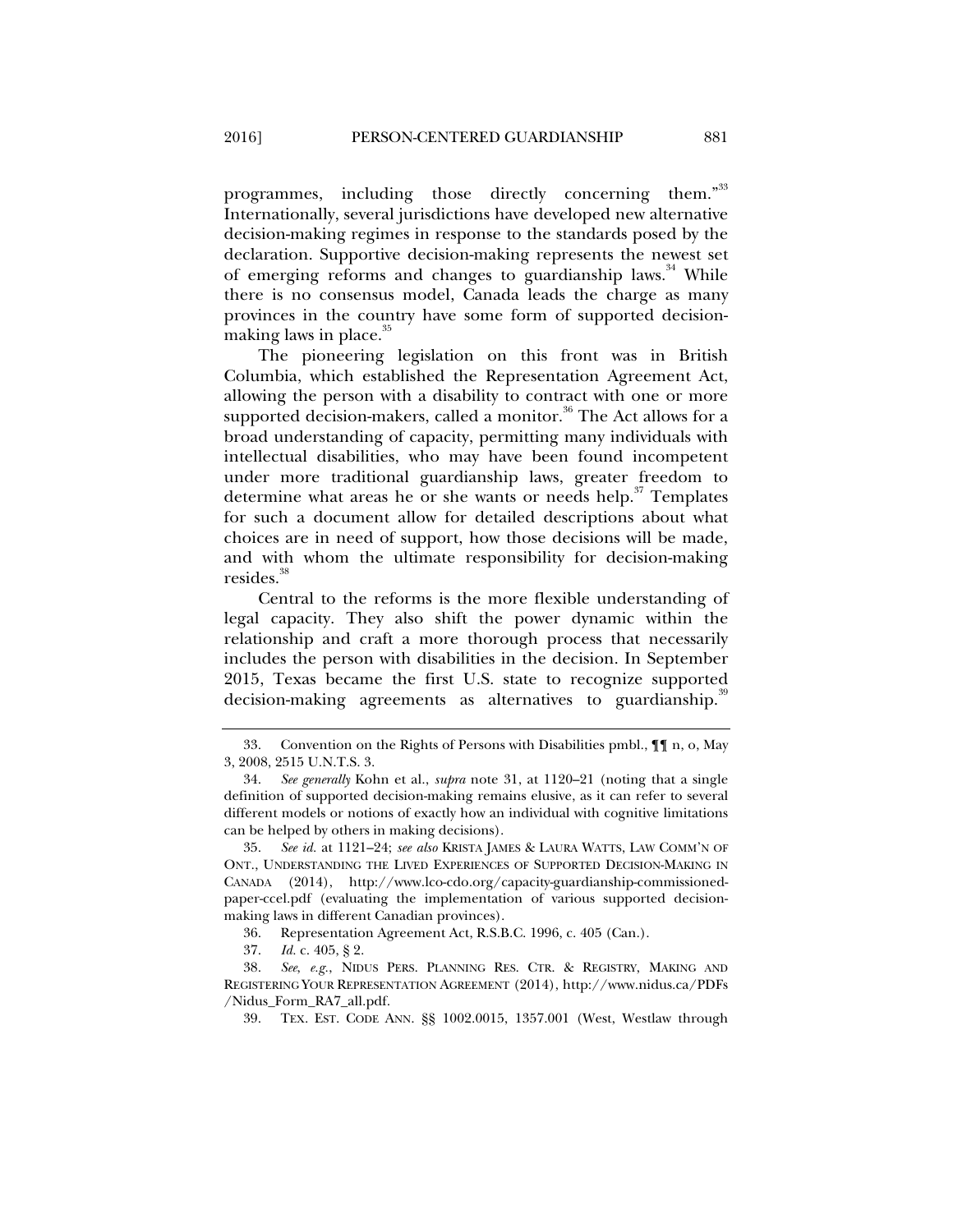Several similar proposals and reforms are likely to be introduced and implemented in coming years.<sup>40</sup>

#### *C. Ripe for Reform: Why Twenty-Five Years After the ADA Presents a New Opportunity for Guardianship Reform*

With nearly forty years of largely failed reforms in guardianship, what makes supported decision-making different from previous attempts?

First, supported decision-making is not just a tweak to guardianship. Fundamentally, it can change the standard by which decisions are made. That is, in a supported decision-making context, there is no "fall back" on the best interest standard such that a guardian can simply impose his or her ideal decision. On the surface, the best interest standard used in most guardianships appears to be the easiest and quickest way to make a decision. By cutting out process, risk, and the skills needed to enable an individual to work through decisions and teach her along the way, the guardian can essentially answer an individual's concerns with a legal version of "because I said so" using the best interest framework.

Customizing a decision-making process involves time, expertise, patience, and room for trial and error, especially on the "front-end." However, this work can happen outside the context of the courts, saving time and investment in expensive legal proceedings.<sup>41</sup> Furthermore, once in place, a supported decisionmaking agreement, designed through person-centered planning principles, may diminish conflict within the ongoing relationship between the individual and his or her support team.<sup>42</sup> Finally, a

<sup>2015);</sup> ARC TEX., ALTERNATIVES TO GUARDIANSHIP: SUPPORTED DECISION-MAKING AGREEMENTS 1 (2015), http://www.thearcoftexas.org/site/DocServer/Supported \_Decision\_Making\_For\_Families\_UPDATED.pdf?docID=4564*.*

 <sup>40.</sup> MARICA BOUNDY & BOB FLEISCHNER, TRAINING & ADVOCACY SUPPORT CTR., FACT SHEET: SUPPORTED DECISION MAKING INSTEAD OF GUARDIANSHIP: AN INTERNATIONAL OVERVIEW 10 (2013) (noting that some U.S. jurisdictions are actually passing regressive statutes that presume incapacity in certain circumstances while observing some signs of progress on supported decisionmaking in Florida).

 <sup>41.</sup> *Id.* at 10–12.

 <sup>42.</sup> *See* JOHN O'BRIEN & HERBERT LOVETT, FINDING A WAY TOWARD EVERYDAY LIVES: THE CONTRIBUTION OF PERSON CENTERED PLANNING 6 (1992) (noting that a function of person-centered planning is to provide a forum to resolve disagreements about what is best for the individual).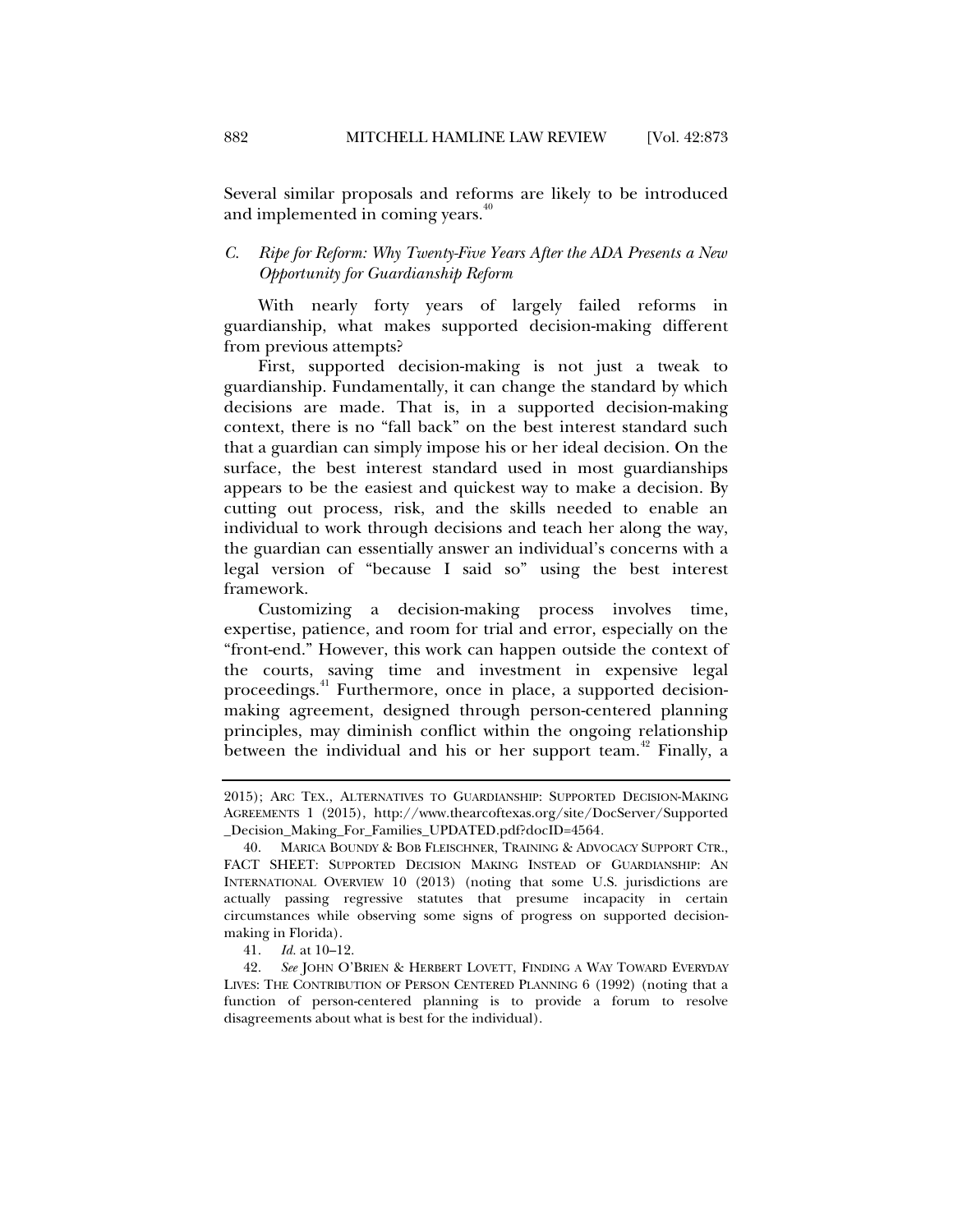decision-making process presents the clear alternative of a less restrictive alternative to guardianship, in a way that no other tool has quite been able to capture.

Externally, the traditional models of long-term services and supports may be changing, in part due to an evolving understanding and application of the ADA's Integration Mandate.<sup>4</sup> This evolution may provide more funding and mandates for new types of services that actually teach the skills necessary for supported decision-making. Having seen how little previous reforms have done to change guardianship practice, there may be a consensus forming, especially in advocacy circles, around practical alternatives to guardianship.<sup>44</sup>

There are generally two categories of services and support systems that help individuals develop decision-making skills.<sup>45</sup> One category focuses on doing things for the individual because the disability or infirmity makes doing the task impossible or impractical.46 This category of services includes homemaker services and personal care services, which provide physical assistance for tasks of everyday living.<sup>47</sup> This may include cueing or supervision to remind or give various cues to help the person with basic tasks.<sup>48</sup> These may be essential and necessary but not sufficient to live in community settings. Another category of services provides independent living skills, planning, and training that help individuals develop their own skills.<sup>49</sup> This second category of

 46. *See*, *e.g.*, MINN. STAT. § 256B.0659, subdiv. 2 (2014) (defining the types of services, specifically personal care assistant services, covered to help people complete activities of everyday living).

47. *Id.*

 49. Minnesota provides Independent Living Services, although they are not available for persons with developmental disabilities qualifying for the Developmental Disabilities waiver. *See Independent Living Skills Training*, MINN.

 <sup>43.</sup> *See* Bagenstos, *supra* note 15, at 30–37 (summarizing evolving litigation trends since *Olmstead*).

 <sup>44.</sup> *See* BOUNDY & FLEISCHNER, *supra* note 40, at 13.

<sup>45</sup>. *See, e.g.*, Disability Advocates, Inc. v. Paterson, 598 F. Supp. 2d 289, 298, 303–04 (E.D.N.Y. 2009). *Paterson* noted supported housing is "designed for the most independent individuals, who are expected to have good independent living skills and need only minimal staff assistance." *Id.* at 303. While the adult residential facilities' purpose was debated between plaintiffs and defendants, the plaintiffs characterized them as institutional facilities and defendants as facilities that provide living quarters as well as other assistive needs such as grooming, dressing, and medication administration. *Id*. at 298.

 <sup>48.</sup> *Id.* § 256B.0659, subdiv. 4(b)(1)(i).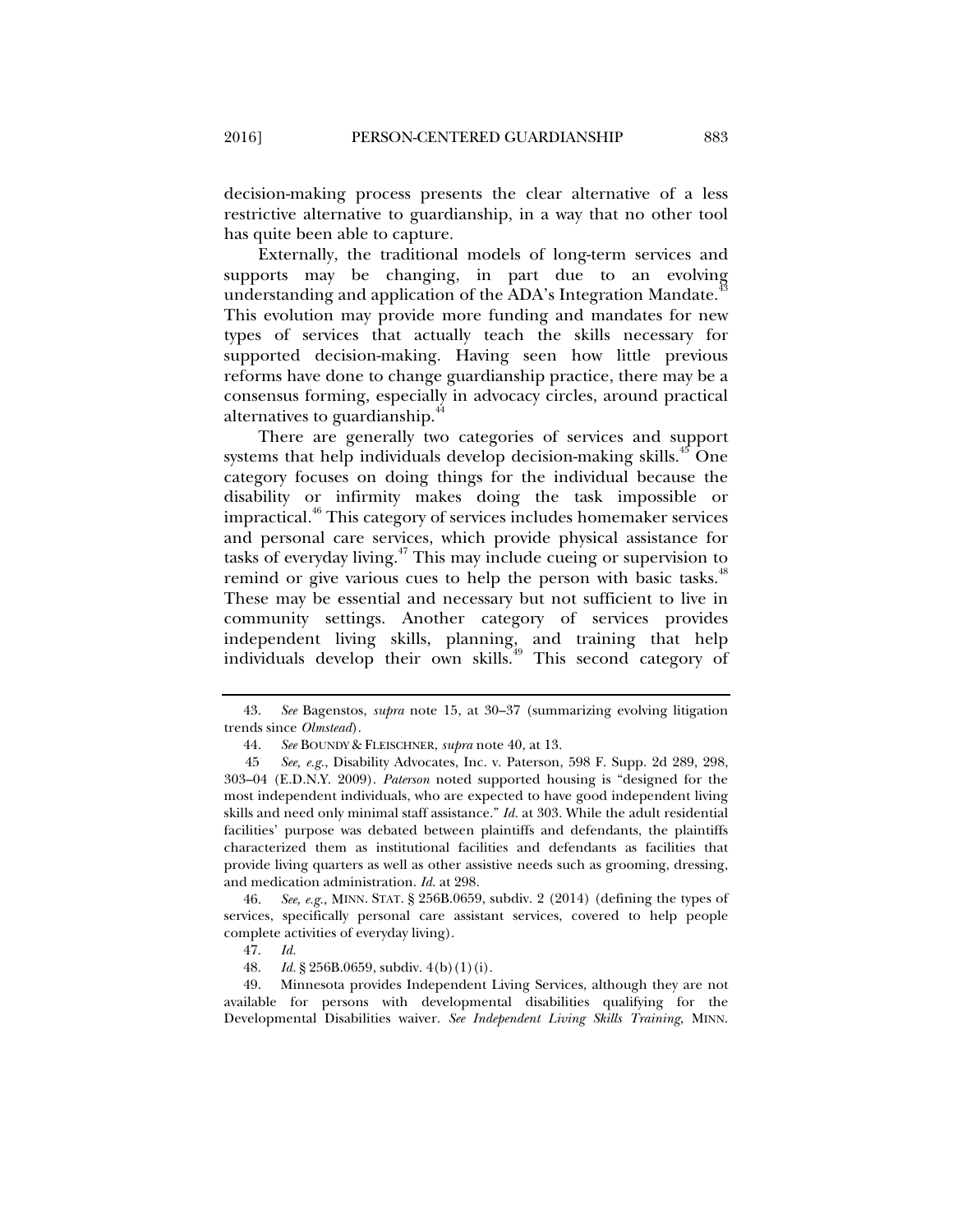services is concerned with basic safety but is ultimately geared toward helping individuals with intellectual limitations to live as self-determinative lives as possible. Services in this category may also include peer mentoring, self-advocacy, and person-centered planning. Not surprisingly, investment and evolution of this second category of services is still greatly lacking.<sup>50</sup> Without a concerted effort to change this reality, it is difficult to imagine supported decision-making as a practice or legal regime taking off.

#### *D. For Seniors Too?*

Another external factor is demographic shifting. With the looming silver tsunami in the United States, policy makers will feel more pressure than ever to address a large population with significant long-term care needs.

Supported decision-making has less momentum, currently, in the context of senior care and elder services. $51$  Some practitioners, however, note the obvious application of supportive decisionmaking principles to aging populations. $52$  When elders begin to

 52. *See, e.g.*, Tina Campanella*, Supported Decision-Making in Practice*, 3 INCLUSION 35, 35–39 (2015) (discussing how to implement person-centered

DEP'T HUM. SERVS., http://www.dhs.state.mn.us/main/idcplg?IdcService=GET \_DYNAMIC\_CONVERSION&RevisionSelectionMethod=LatestReleased

<sup>&</sup>amp;dDocName=id\_002236 (last updated May 29, 2015) (showing that independent living skills are available only on the BI, CAC, and CADI waivers—not the Developmental Disabilities waiver).

 <sup>50.</sup> While some services may be paid for with waiver funds, individuals still find it hard to locate an actual provider able and willing to provide such services. The purchase of person-centered planning services, for example, was only recently added to Minnesota's HCBS programs. *See Disability Services Division Announcement for Licensed Providers to Consult on Person-Centered Planning Practices*, MINN. DEP'T HUM. SERVS. (Nov. 18, 2014), http://www.dhs.state.mn.us/main/idcplg ?IdcService=GET\_DYNAMIC\_CONVERSION&RevisionSelectionMethod =LatestReleased&dDocName=dhs16\_190923.

 <sup>51.</sup> Most practical applications of supported decision-making have involved persons with intellectual and developmental disabilities, although supported decision-making for elders is an emerging area. *See Supported Decision-Making Encouraged at National Aging and Law Conference*, A.B.A. (Nov. 5, 2015), http:// www.americanbar.org/news/abanews/aba-news-archives/2015/11/supported

\_decision-m.html. New tools being developed include checklists, designed to better screen for supportive decision-making candidates. *See* AM. B. ASS'N, TEST A NEW PRACTICE TOOL—REDUCE THE NEED FOR GUARDIANSHIP AND SUPPORT DECISION-MAKING, http://www.americanbar.org/content/dam/aba/administrative/mental \_physical\_disability/PRACTICAL.authcheckdam.pdf (last visited Mar. 8, 2016).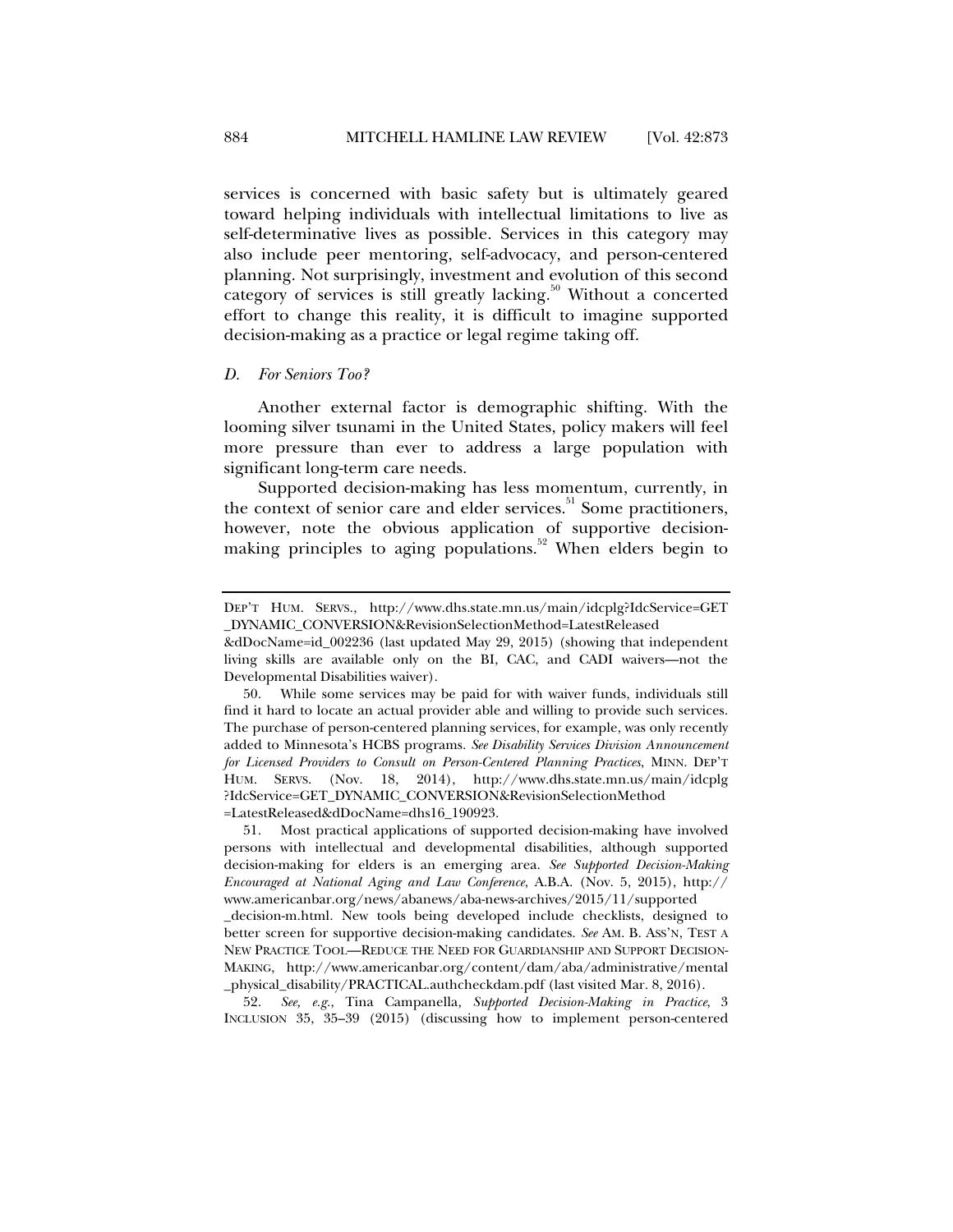lose cognitive functions, many family members, social service systems, and medical systems rely on guardianship as the default mechanism for surrogate decision-making.<sup>53</sup> The supported decision-making agreement regimes in Canada and Australia, with their flexible treatment of capacity, allows for a far greater number of people who may otherwise have been shuttled into overly restrictive guardianships.<sup>54</sup> The other benefit for elderly individuals is the ability to craft truly customized agreements that guide both them and their support network into a reasonable process for making decisions.

One main difference in introducing supported decisionmaking to elder populations is how it will differ or change current, less restrictive alternatives that are already available. Is it duplicative of options already available, such as common estate planning tools like power of attorney healthcare directives? Growing concerns about power of attorney abuse, however, have called into question the lack of safeguards with this type of surrogate decision-making.<sup>35</sup>

Because it relies on contractual-type agreements without court oversight, supported decision-making may elicit the same general criticisms unless it can prove that it is more effective than other strategies at helping individuals and their support networks identify exactly what an elder wants. More data is needed about how

supported decision-making practices for both older adults and persons with disabilities).

 <sup>53.</sup> *See, e.g.*, Joseph A. Rosenberg, *Poverty, Guardianship, and the Vulnerable Elderly: Human Narrative and Statistical Patterns in a Snapshot of Adult Guardianship Cases in New York City*, 16 GEO. J. ON POVERTY L. & POL'Y 315, 323 (2013) ("Guardianships usually occur as a last resort or a default in the absence of proper planning to avoid a guardianship, which can be done with advance directives such as a power of attorney, living will, health care proxy, or other arrangements such as a trust.").

 <sup>54.</sup> *See generally Understanding the Lived Experience of Assisted and Supported Decision-Making in Canada*, CAN. CTR. ELDER L.*,* http://www.bcli.org/sites/default /files/Supported\_Decision\_Making\_Backgrounder.pdf (last visited May 6, 2016); DEP'T HUMAN SERVS. STATE GOV'T OF VICTORIA, SUPPORTING DECISION MAKING 14 (2012), http://www.dhs.vic.gov.au/\_\_data/assets/pdf\_file/0011/690680/dsd\_cis \_supporting\_decision\_making\_0212.pdf (describing the principle of assumed capacity and how even persons with some limitations should be enabled to make decisions by the supporter).

 <sup>55.</sup> *See, e.g.*, LORI A. STIEGEL, DURABLE POWER OF ATTORNEY ABUSE FACT SHEET (2008), http://www.americanbar.org/content/dam/aba/migrated/aging/about /pdfs/durable\_poa\_abuse\_fact\_sheet\_consumers.authcheckdam.pdf (documenting abuse by attorneys-in-fact).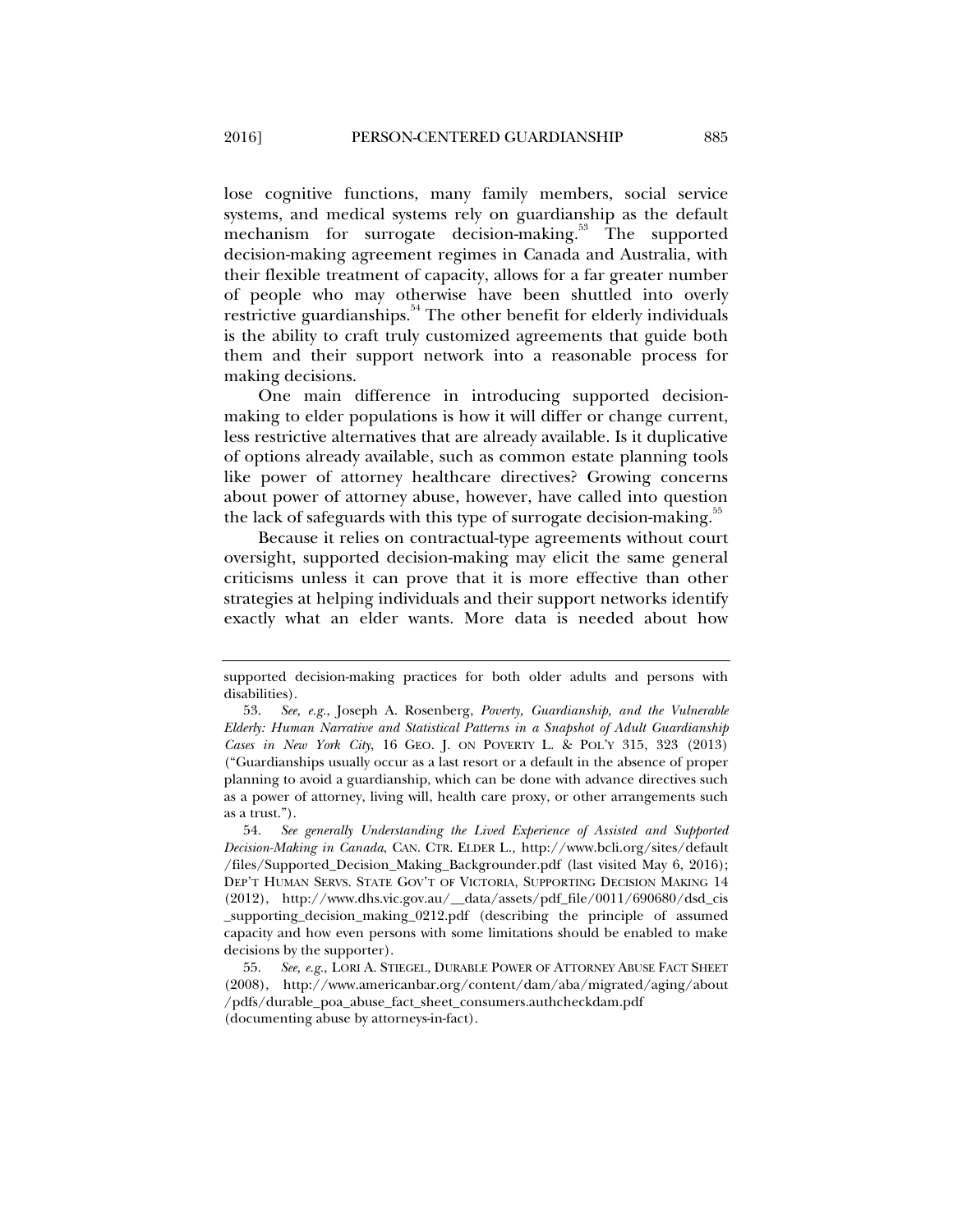effective supported decision-making is at engaging individuals with limited capacity in the process, and whether it both improves quality of life and adequately protects an individual from maltreatment.<sup>56</sup> Some limited empirical evidence suggests that, when considering the appointment of an alternative decision maker, elders may care about who is chosen much more than how that person ends up making decisions.<sup>57</sup> More research is needed to examine whether supportive decision-making processes, and their open nature, would be more advantageous to existing mechanisms.

### IV. TWINKIES FOR BREAKFAST? "IT'S MY HUMAN RIGHT AND YOU CAN'T STOP ME<sup>"58</sup>

In a letter published soon after her case, Ms. Hatch described the painful effects of being isolated in the group home. She stated:

I was placed in a group home. I did not want to be there. I told everyone that I was not happy and did not like it. I just wanted to go home . . . I was not allowed to go to my job at the Thrift Store. I worked there for almost [five] years. I wasn't allowed to have my friends or coworkers visit or even call me. I wasn't allowed to have my cell phone or computer. . . . I was told I had rights at the group homes. But that wasn't true. [My guardian] took them away. It was like I didn't matter. Like I didn't exist. [My guardian] took away my rights, my choices, my independence. . . . I was kept away from my community, my church, and my friends. I kept telling everyone I was unhappy but no one listened to me. $5$ 

While the *Hatch* case may represent a more extreme example of an overbroad guardianship, $60$  it captures the adverse relationship

 <sup>56.</sup> *See* Kohn et al., *supra* note 31, at 1128–29 (arguing the lack of empirical data for supported decision-making must be remedied).

 <sup>57.</sup> *Id.* at 1141 n.123 (citing one study surveying older adults about appointing substitute medical decision-makers).

 <sup>58.</sup> Elspeth Slayter Recevik, *Twinkies for Breakfast: Implementing the Dignity of Risk for Adults with Intellectual Disability*, DISABILITYINFO.ORG (Feb. 12, 2014) [hereinafter *Twinkies for Breakfast*], http://blog.disabilityinfo.org/?p=3928 (reflecting on the experience of reasoning with her adult sister about the health implications of her life's decisions).

 <sup>59.</sup> Hatch, *supra* note 4. Originally, a company called Jewish Family Services (JFS) was appointed guardianship over Jenny. Later, her parents replaced JFS. In this letter, Jenny refers specifically to JFS when discussing her guardian.

 <sup>60.</sup> *Unjustified Isolation Is Discrimination*, *supra* note 5 (noting that the original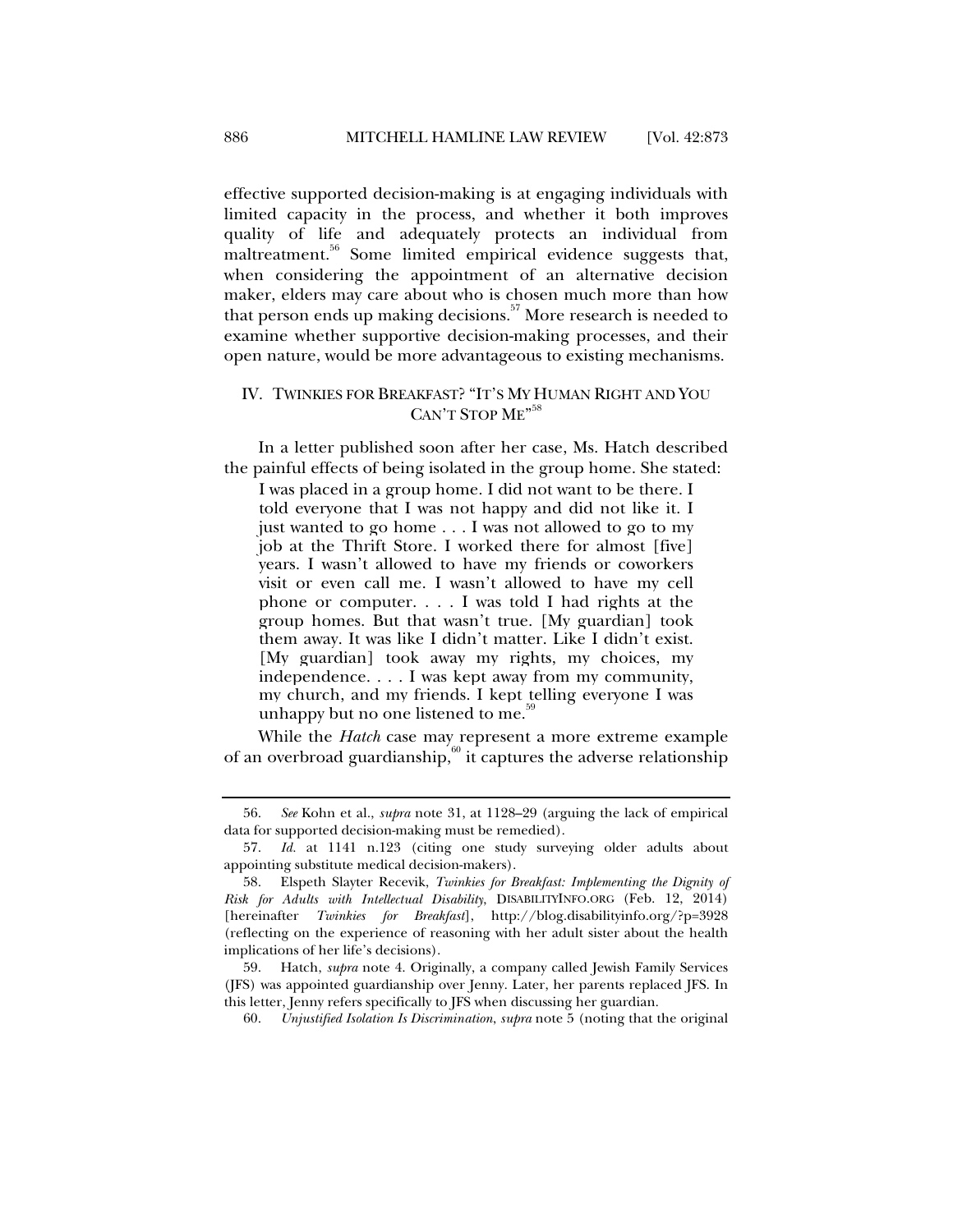model that most guardianships naturally establish. Because one party is given the ultimate "best interest" veto, any decision whereby there might be tension becomes a possible battleground for a power struggle.

Commentators, professionals, and especially well-meaning guardians and family members have wrestled with the tension that occurs in guardianships when individuals with disabilities are given greater freedom in self-determination. Elspeth Slayter, sister to an adult with intellectual disabilities, candidly recalls her frustrations in debating with her sister about the damaging effects of a highsugar diet.<sup>61</sup> Slayter admitted that her own idealistic notion of supporting her sister's independence was pushed to the limit with a simple confrontation in the grocery store, which evolved into a power struggle about what was "best" for her sister.<sup>62</sup>

Standing her ground, her sister insisted on purchasing Twinkies and used her personal advocacy skills to force a showdown in the middle of the snack-food aisle. $63$  In the end, Slayter was able to find some compromise, allowing for the Twinkies in addition to a healthier option.<sup>64</sup>

Such a compromise may be able to be negotiated on the fly, but what about more difficult life decisions? What about the practicality of having a showdown every time the ward and guardian disagree? What happens when the argument is not about diet or exercise but about dating, sexual relationships, or wanting to raise a family?<sup>65</sup>

Slater's experience illuminates the difficulty of putting personcentered planning and self-determination principles into actual practice. When a ward and guardian disagree, how will the ultimate decision be made? Who will make it? What processes or resources are in place for both the guardian and the ward to sufficiently process the decision? Will there be room (and time) for compromise and self-determination? Even the most well-

emergency guardianship that was granted over Jenny Hatch was one of the more extreme examples of overbroad guardianship).

 <sup>61.</sup> *Twinkies for Breakfast*, *supra* note 58.

 <sup>62.</sup> *Id.*

 <sup>63.</sup> *Id.*

 <sup>64.</sup> *Id.*

 <sup>65.</sup> *See, e.g.*, *In re* Guardianship of Dameris L., 956 N.Y.S.2d 848 (N.Y. Surr. Ct. 2012). The case presents a classic power struggle between parent and daughter over her ability and judgment in parenting and having a family.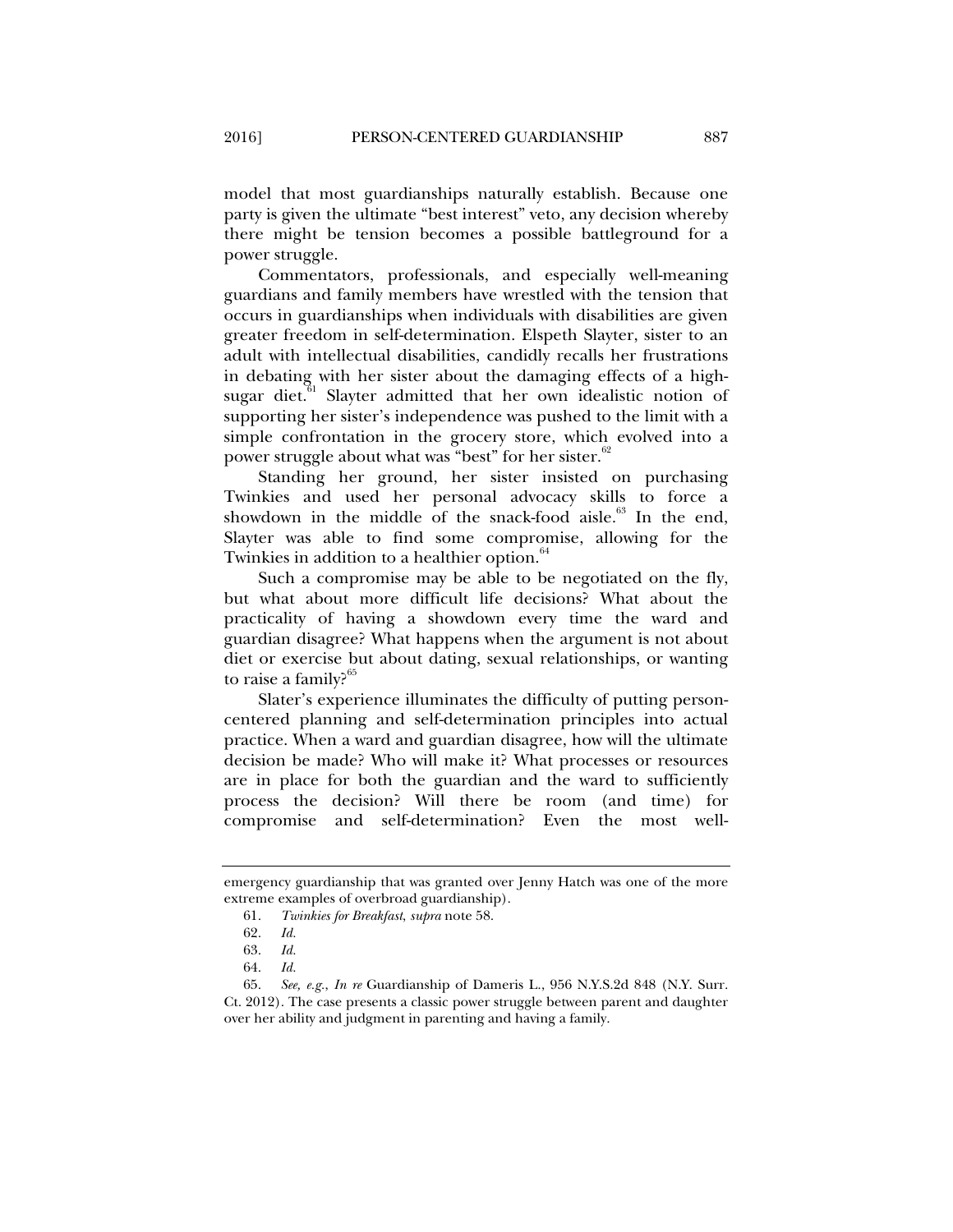intentioned support of such decision-making can tend to fall back on more restrictive notions of well-being and best interest, if only for the sake of convenience and time.

Many caretakers of individuals with intellectual disabilities or diminished capacity cite the fatigue and strain that daily care can take on their lives.<sup>66</sup> However, developing a "system," whereby everyone knows the basic context of who makes what decisions and how such decisions get made, may have the practical effect of easing this "care" burden.

#### *A. Dignity of Risk*

The very nature of guardianship is paternalistic. It takes away autonomy for health and safety. The underexplored area, however, is the health impacts of taking away all decision-making capability.

Learned helplessness is endemic to institutionalization. In the early 1970s, disability advocate Robert Petscke began articulating a concept of dignity of risk—the ability to make decisions that have natural consequences.<sup>67</sup> Steadily, research has followed these observations. As medical studies have consistently shown links between ability to make decisions and physiological health,  $^{68}$  many legal commentators have openly questioned the way in which guardianship and the determination of lack of capacity harm individuals.<sup>69</sup> Alternatives that provide more autonomy naturally come with more risk, which leads to several questions: Who is willing to pay for the risk? What do these alternatives look like and how will they better balance safety and autonomy? How do they work and who will pay for them? Who will bear a share of the risk beyond the individual? Are service providers, states, or others to be

 <sup>66.</sup> *See generally* Richard Schulz & Paula R. Sherwood, *Physical and Mental Health Effects of Family Caregiving*, 44 J. SOC. WORK EDUC. 105 (2008) (studying the high incident of caregiver fatigue).

 <sup>67.</sup> *See generally* Robert Perske, *The Dignity of Risk and the Mentally Retarded*, 10 MENTAL RETARDATION 24 (1972), http://mn.gov/mnddc/ada-legacy/pdf /The\_Dignity\_of\_Risk.pdf.

 <sup>68.</sup> *See generally* Salzeman, *supra* note 2, at 169–70 nn.30–31 & 33 (summarizing research showing poor psychological health outcomes associated with a lack of self-determination in everyday decisions and larger life choices).

 <sup>69.</sup> *See*, *e.g.*, *id.* at 196–220 (establishing that providing guardianship can, in some instances, embody a prima facie claim of violation of the ADA's Integration Mandate); *see also id.* at 168–69 (arguing that legal findings of incapacity add to the damage and harm of an individual via loss of control and isolation).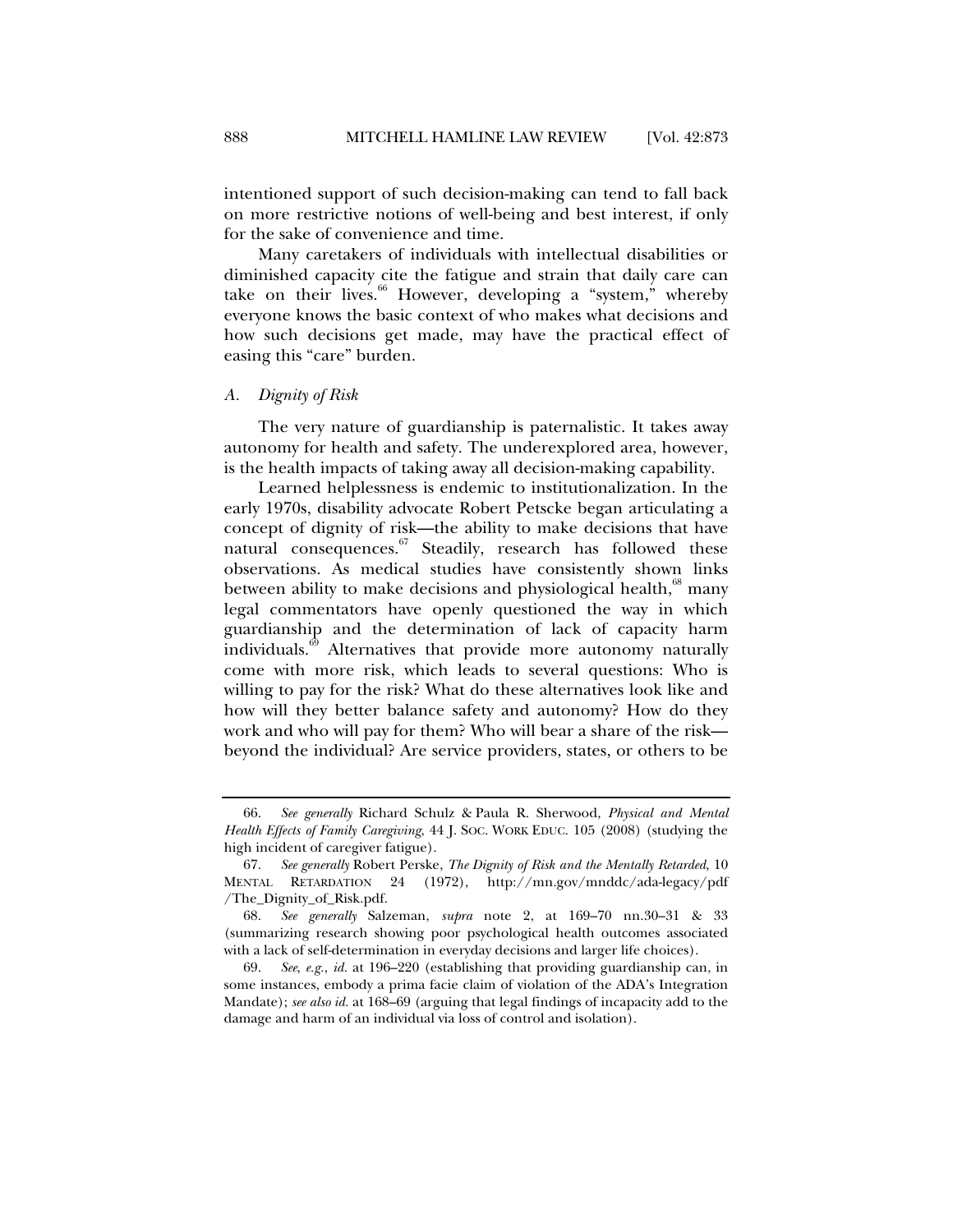held accountable if something goes wrong? Who has the time and the patience to allow for risk-taking?

#### *B. Person-Centered Planning*

Person-centered planning is a process developed to address life planning and goals for persons with intellectual and developmental disabilities. As institutions for these individuals were being closed and community services being developed, it became clear that plans and mechanisms needed to be created to help individuals with disabilities adjust to life in the community. Early models included meetings, templates, and resources to help people think through basic problems.<sup>70</sup> For example, an individual with developmental disabilities might create a Planning Alternative Tomorrows of Hope (PATH) or Making Action Plan (MAP) in order to obtain the ultimate goal of getting a job.<sup>71</sup> Currently, more and more, the concept of planning is being recognized as a proactive way to anticipate potential conflict and pre-determine exactly *how* tough decisions might be made, if and when the need to make these decisions arises.<sup>7</sup>

The resources needed for the development of such a plan, and the expertise necessary to help a family create a plan, will vary on a case-by-case basis. Ultimately, the growth of person-centered tools is tied to other service options. In many states, increasing the availability of person-centered planning services is constrained by the lack of employment, recreational, and residential options that individuals would "choose" using person-centered planning.<sup>73</sup> With

 <sup>70.</sup> *See generally* CONNIE LYLE O'BRIEN & JOHN O'BRIEN, A LITTLE BOOK ABOUT PERSON CENTERED PLANNING (1998).

 <sup>71.</sup> PATH and MAP are person-centered planning tools designed to help an individual and their support network get on the same page about goals and how to achieve them. *See Person Centered Planning,* INCLUSIVE SOLUTIONS, http:// inclusive-solutions.com/person-centred-planning/#typesofplanning (last visited May 6, 2016).

 <sup>72.</sup> In practice, person centered planners may actually act like mediators, helping the individual better communicate with the other members of the decision-making team and helping team members see how their actions may be inhibiting the individual's feeling of independence and self-determination. *See Twinkies for Breakfast*, *supra* note 58 (discussing how the compromise process developed in the area of food choices may be helpful for when even more important decisions arise).

 <sup>73.</sup> *See* JOHN O'BRIEN, PERSON-CENTERED PLANNING AND THE QUEST FOR SYSTEM CHANGE 11–12 (2013), http://www.inclusion.com/downloads/obrienarchive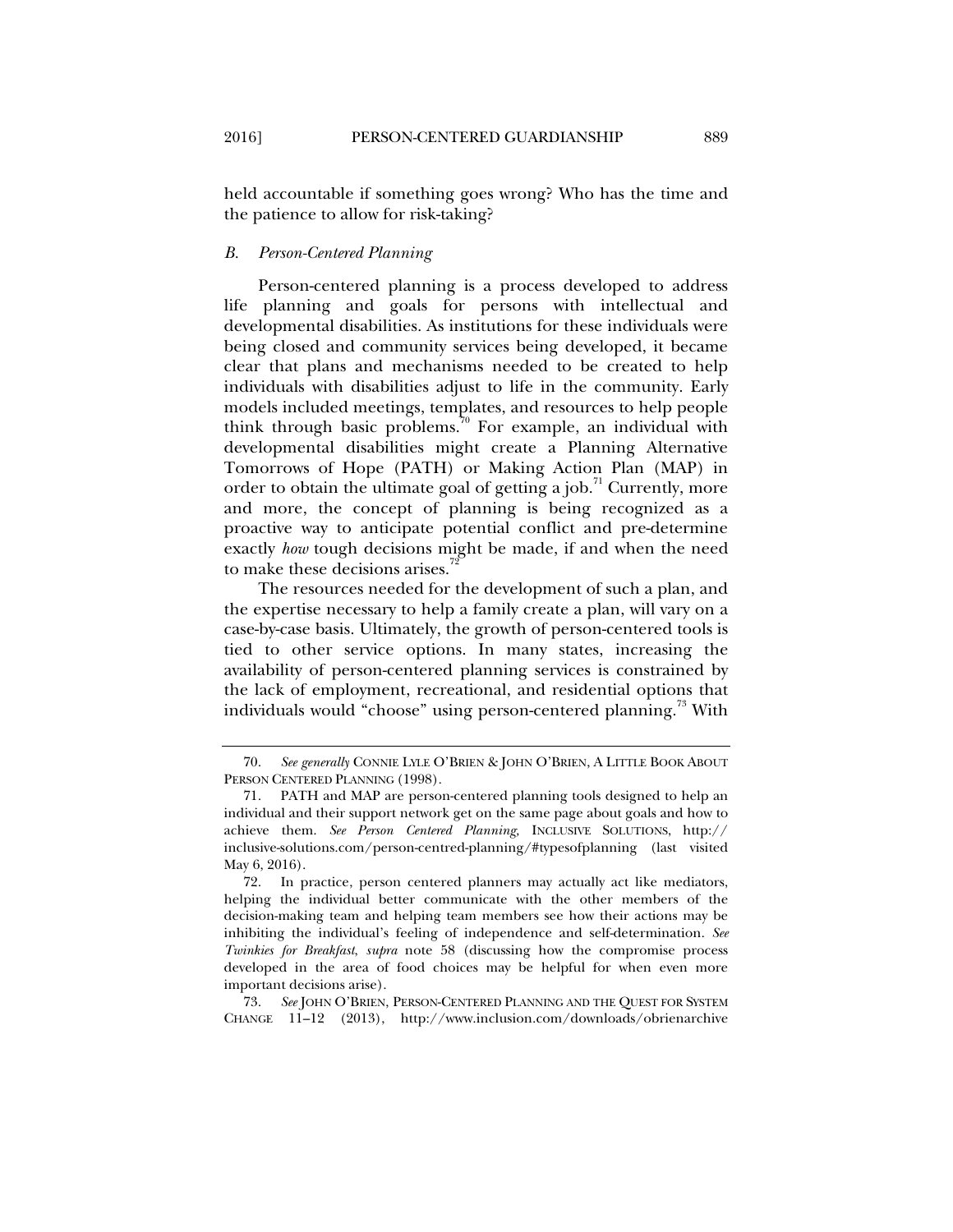recent changes to HCBS requirements, $74$  states may increasingly invest in person-centered planners and self-advocate mentors, including peer specialists who are still fledgling. $\frac{3}{5}$ 

#### *C. Role of Peers and Self-Advocacy Movement*

The self-advocacy movement gained traction in the deinstitutionalization movements of the 1960s and 1970s.<sup>76</sup> As a practice, it may look different but generally includes a group of persons with disabilities gathered to share fellowship and strategies for advocating for more rights in respect to their everyday life. Generally, a self-advocacy group may also include a non-disabled ally to help provide guidance and shape to the group.<sup> $\pi$ </sup> To this point, the connections between integration success and selfadvocacy have not been the subject of intensive study, but many practitioners have noted the significant influence that self-advocacy can have on self-determination.

<sup>/</sup>System%20Change%20and%20Leadership/Person-Centered%20Planning%20in %20System%20Change.pdf.

 <sup>74.</sup> *See* DEP'T HEALTH & HUMAN SERVS., FACT SHEET: SUMMARY OF KEY PROVISIONS OF THE 1915(C) HOME AND COMMUNITY-BASED SERVICES (HCBS) WAIVERS FINAL RULE 2 (Jan. 10, 2014), https://www.medicaid.gov/medicaid-chip-program -information/by-topics/long-term-services-and-supports/home-and-community -based-services/downloads/1915c-fact-sheet.pdf (discussing the HCBS rule defining home and community-based settings).

 <sup>75.</sup> *See* GWEN ORLOWSKI & JULIE CARTER, JUSTICE IN AGING, A RIGHT TO PERSON-CENTERED CARE PLANNING 6–8 (2015), http://justiceinaging.org/wp-content /uploads/2015/04/FINAL\_Person-Centered\_Apr2015.pdf (discussing Center for Medicare and Medicaid's requirements regarding informed choice and the necessity of involving professional person-centered facilitators).

 <sup>76.</sup> *See* The ADA Legacy Project, *The Self Advocacy Movement*, MINN. GOVERNOR'S COUNCIL ON DEVELOPMENTAL DISABILITIES (May 1, 2014), http:// www.mn.gov/mnddc/ada-legacy/ada-legacy-moment17.html.

 <sup>77.</sup> For a general overview of the importance and role of an advisor, see BILL WORRELL, PEOPLE FIRST: ADVICE FOR ADVISORS (1988), https:// testaucd.files.wordpress.com/2012/10/advice-for-the-advisors\_bill-worrell.pdf and *The Self-Advocacy Movement*, CTR. ON HUM. POL'Y, http://thechp.syr.edu/chp -archives-the-self-advocacy-movement/ (last visited Mar. 27, 2016).

 <sup>78.</sup> For an overview of the current state of self-advocacy in the United States' intellectual and developmental disabilities community, see JOE CALDWELL ET AL., INST. ON DISABILITY & HUMAN DEV., ENVISIONING THE FUTURE: ALLIES IN SELF-ADVOCACY FINAL REPORT (2012), https://testaucd.files.wordpress.com/2012/10 /2012allies\_report\_web1.pdf.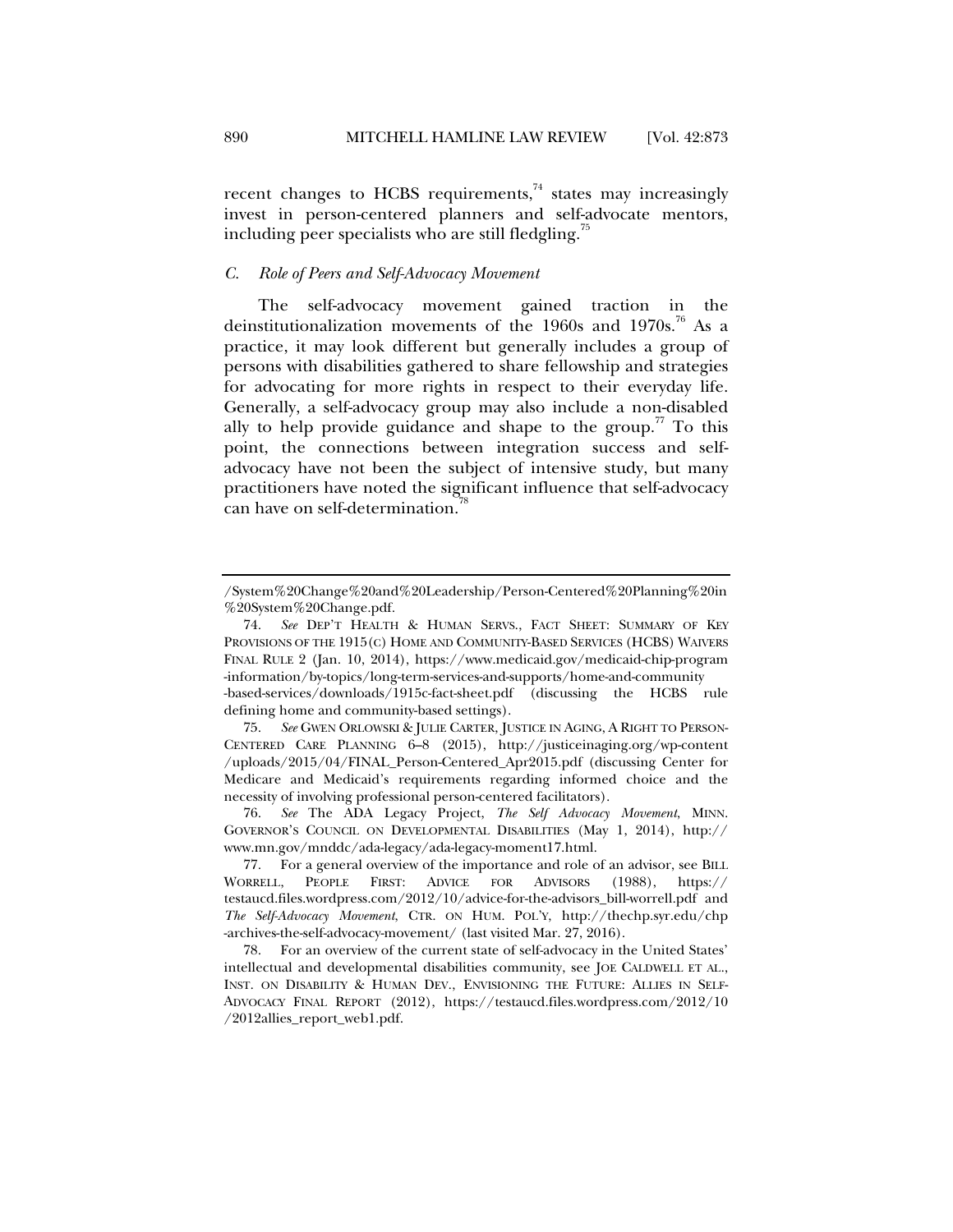Access to self-advocacy and peer resources for persons with intellectual disabilities, however, remains sparse.<sup>79</sup> In Ms. Hatch's case, Medicaid-waiver funded staff helped her and her new guardians develop a supported decision-making plan. However, in this situation, it is not clear that Ms. Hatch had access to a peer group or other self-advocates from whom to draw support and to learn. This vital resource, already widely used in the mental health and chemical dependency services, is still waiting for significant development.<sup>80</sup>

# V. "A GUARDIAN IS SUPPOSED TO HELP ME REACH MY GOALS"  $^{\text{81}}$

One of Ms. Hatch's great insights in reflecting on her experiences was the fact that as a person with a disability, she needed some help but nothing like the guardianship process she was put through. She wanted someone to help her reach her goals but not control her life.<sup>82</sup> Guardianship places a focus and emphasis on the protection of the ward and the ward's property rather than on helping the ward reach his or her goals.<sup>83</sup> Jenny's statement is, unfortunately, a critique on what guardianship is and a call to either reform or offer alternatives.

#### *A. Beyond an Integrationist Strategy: Responding to the Challenge of Social and Economic Equality.*

Testifying as an expert witness in the *Hatch* case, Robert Dinerstein stated, "[A] guardian's job, actually, even when appointed, is to use what's called 'substituted judgment': that is to make the judgment that the individual would make if he or she were able to express that judgment rather than say the best interest or what the guardian thinks would be right for the guardian."<sup>84</sup>

Relying in part on this principle, the court ordered a limited guardianship "with the ultimate goal of transitioning to the

 <sup>79.</sup> *Id.* at 6.

 <sup>80.</sup> *Id.* at 10–13.

 <sup>81.</sup> Hatch, *supra* note 4.

 <sup>82.</sup> *Id.* (expressing her own recognition for needing help for some things in her life but also wanting to make her own decisions).

 <sup>83.</sup> Kohn et al., *supra* note 31, at 1119–20 (discussing the concerning aspect of guardianship where needs and wants are not taken into account).

 <sup>84.</sup> Final Order, *supra* note 10, at 5.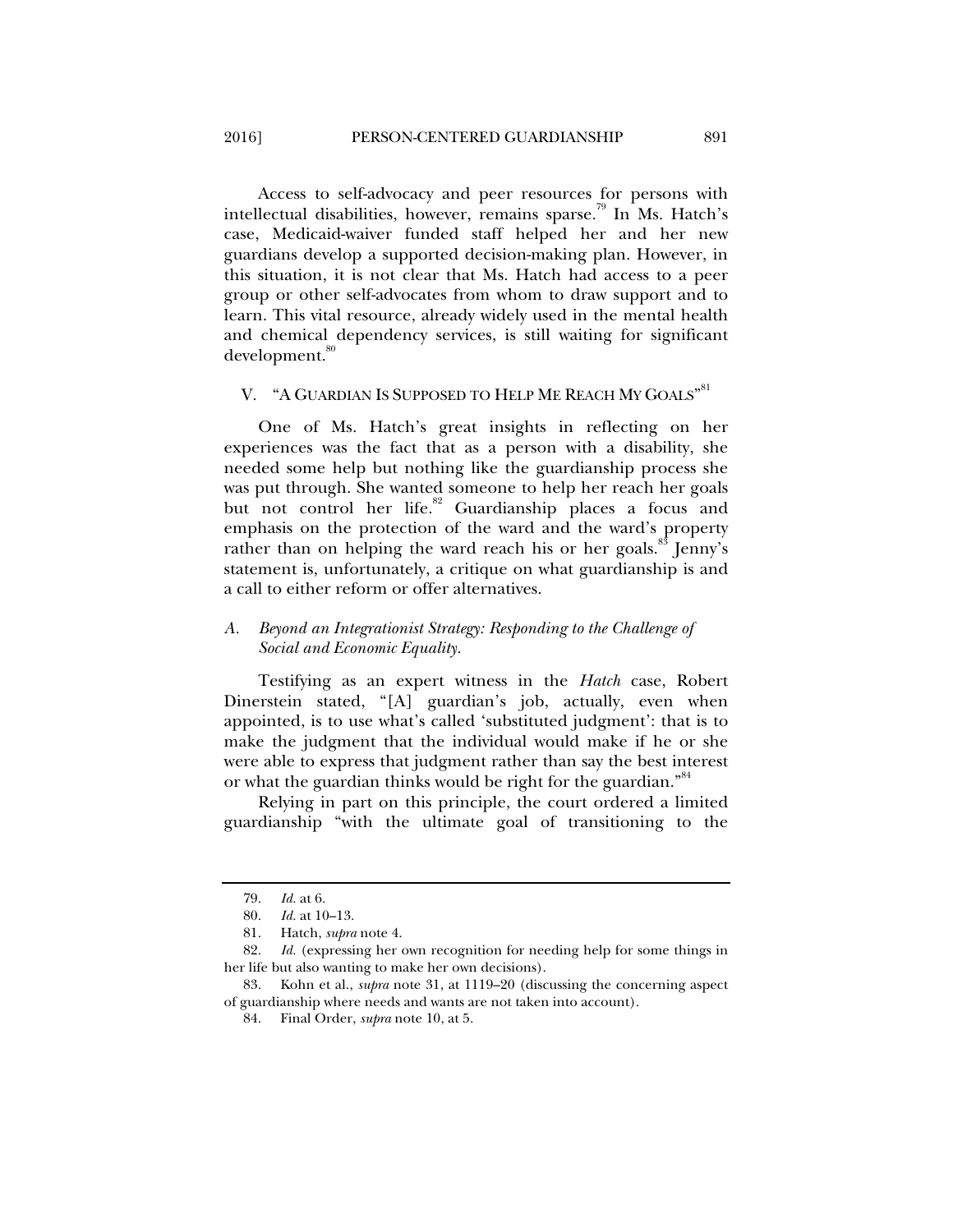supportive [decision-making] model."<sup>85</sup> It is not clear if the same result would follow in every jurisdiction. Minnesota's guardianship law, for example, does specially allow for substituted judgment but only in narrow circumstances.<sup>86</sup> Otherwise, guardians must make decisions in the best interest of the individual. Legally, as supportive decision-making grows as an alternative, it remains to be seen if jurisdictions will modify statutes to require supportive decision-making as an alternative, or if they will change the fundamental standard of best interest to substituted and supportive—or some combination thereof. As legal reforms inevitably occur, however, it is likely that without provision of services that teach supportive decision-making skills, such reforms will have as much effect as previous guardianship reforms. What is needed, therefore, is a holistic approach, such as the one advocated by commentators who have focused on social and economic equality as primary factors for driving integration.<sup>87</sup> As personcentered planning becomes more recognized as a legitimate practice, its aims should be towards becoming a social science. Investment in such services should be seen as a way to combat the inequality, while leading to better data about the overall effectiveness of supported decision-making and the other inequalities that prevent individuals from actually making the choices that are discovered via the person-centered planning process.

#### *B. Role of Medicaid Funding in All of These Services*

Medicaid funding for HCBS services has varied widely in terms of promoting and leading to integration.<sup>88</sup> In 2011, the Centers for

 <sup>85.</sup> *Id.*

 <sup>86.</sup> *See* MINN. STAT. § 524.5-411(e) (2014) (noting the factors tantamount to substituted judgment the court can consider in its approval of the guardian's exercise of powers in regard to making gifts or other donative transfers).

 <sup>87.</sup> Responding to several advancements in civil rights protections for persons with disabilities, law professor Mark Weber has argued that significant social change cannot come through legal advancements alone and an integrationist (ADA Integration Mandate) approach is fundamentally limited. *See* Mark C. Weber, *Disability and the Law of Welfare: A Post-Integrationist Examination*, 2000 U. ILL. L. REV. 889, 904–08. Adhering to this argument, the future of supported decision-making likely depends on both legal advancements and economic investment in new services and practices.

 <sup>88.</sup> *See, e.g.*, ERIC CARLSON & GENE COFFEY, NAT'L SENIOR CITIZENS LAW CTR., 10-PLUS YEARS AFTER THE *OLMSTEAD* RULING 3 (2010), http://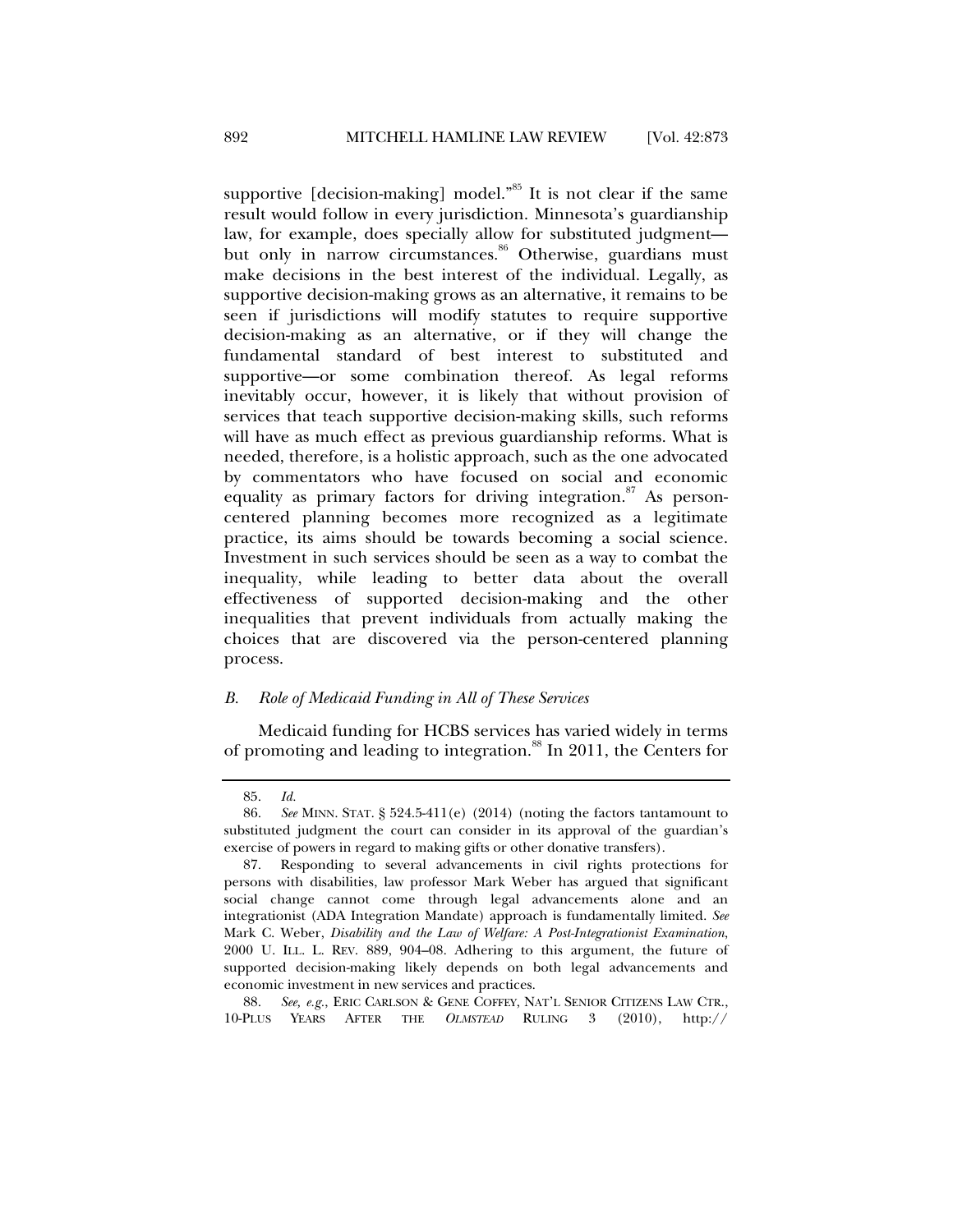Medicare and Medicaid Services (CMS) published a draft rule defining a home and community-based setting. Finalized in 2014, the rule represents the first federal attempt to define and require person-centered planning in the provision of Medicaid services.<sup>89</sup>

The rule encourages integration in part by using indicia of institutionalization captured in *Disability Advocates, Inc. v. Paterson*. 90 In *Paterson*, private group homes funded by Medicaid were challenged as institutional and the court used a thorough analysis of the setting's characteristics to reach a conclusion that the group homes were not the most integrated setting for the people living in them. $91$ 

The characteristics noted in *Paterson* are prominently featured in the CMS rule, including autonomy and self-determination.<sup>92</sup> The rule requires that HCBS settings must be "integrated in and [must support] full access of individuals receiving Medicaid HCBS to the greater community, including opportunities to seek employment and work in competitive integrated settings, engage in community life, control personal resources, and receive services in the community."<sup>93</sup>

Two specific parts of the rule stand out as potentially influencing supported decision-making. The setting must "[o]ptimize[] . . . not regiment, individual initiative, autonomy, and independence in making life choices, including but not limited to, daily activities, physical environment, and with whom to interact . . . [and] [f]acilitate[] . . . individual choice regarding services and supports, and who provides them."<sup>94</sup> While it remains to be seen how states will implement these standards, there is arguably now a legal incentive to invest in person-centered

www.thescanfoundation.org/sites/default/files/nsclc\_olmstead.pdf (noting a bias in Medicaid toward institutional rather than HCBS programs and the various limitations of such HCBS programs).

 <sup>89.</sup> *See* 42 C.F.R. § 441.301(c)(1) (2014).

 <sup>90. 598</sup> F. Supp. 2d 289, 289 (E.D.N.Y. 2009).

 <sup>91.</sup> *Id.* at 321–31 (analyzing the institutionalized characteristics of the group homes that plaintiffs wanted to move out of).

 <sup>92.</sup> *See*, *e.g.*, 42 C.F.R. § 441.301(c)(1) (requiring a person-centered planning process that is led, when possible, by the individual); *see also id.* § 441.301  $(c)$  (4)(vi) (mandating that provider-controlled settings must grant all individuals the ability to set their own schedules, have access to visitors and food at any time, and have privacy in their own units or rooms).

 <sup>93.</sup> *Id.* § 441.301(c)(4)(i).

 <sup>94.</sup> *Id.* § 441.301(c)(4)(iv)–(v).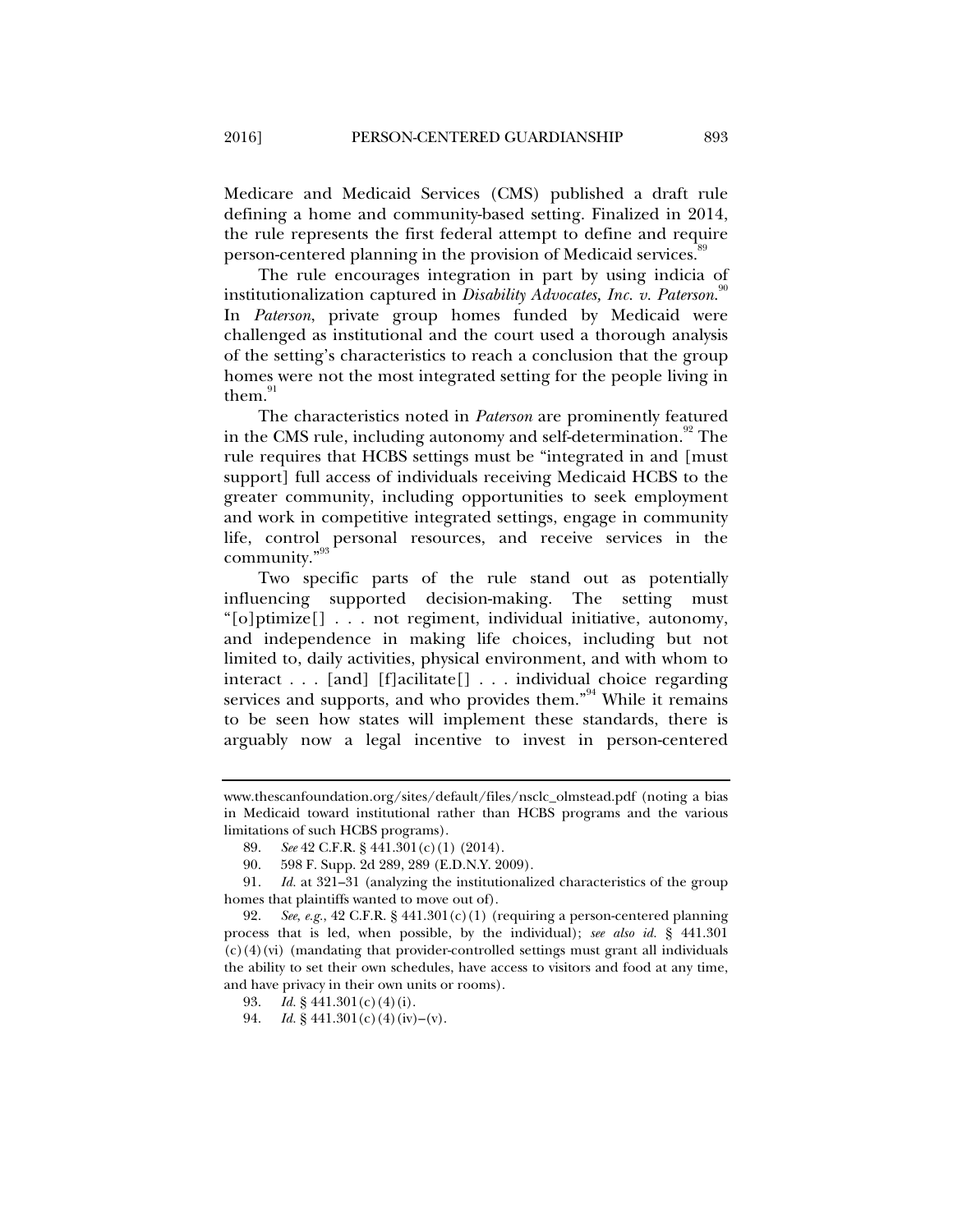planning and other supportive decision-making services so as to help service providers comply with these requirements.

#### *C. Conclusion: Educating Decision Makers and Empowering the Next Generation*

Individual examples of success using person-centered planning techniques abound throughout service systems. Kicked out of four group homes, Mark and his guardians were finally connected with a person-centered planning process that began to get at the root issues for his behavioral incidents.<sup>95</sup> Minnesota's growing emphasis on person-centered planning provides a unique look at the correlation between person-centered planning and supported decision-making. The Minnesota *Olmstead* plan now defines personcentered planning as an organized process of discovery and action meant to improve a person's quality of life:

Person-centered plans must identify what is important to a person (e.g., rituals, routines, relationships, life choices, status and control in areas that are meaningful to the person and lead to satisfaction, opportunity, comfort, and fulfillment) and what is important for the person (e.g., health, safety, compliance with laws and general social norms). What is important for the person must be addressed in the context of his or her life, goals and recovery. This means that people have the right and opportunity to be respected; share ordinary places in their communities; experience valued roles; be free from prejudice and stigmatization; experience social, physical, emotional and spiritual well-being; develop or maintain skills and abilities; be employed and have occupational and financial stability; gain self-acceptance; develop effective coping strategies; develop and maintain relationships; make choices about their daily lives; and achieve their personal goals. It also means that these critical aspects cannot be ignored or put aside in a quest to support health and safety or responsible use of public resources.

 <sup>95.</sup> *See Housing Options Best Practices Forum*, MINN. HOUSING BENEFITS 101, http://mn.hb101.org/video/HousingOptions.04.20.15.htm (last visited Apr. 27, 2016).

 <sup>96.</sup> MINN. OLMSTEAD SUBCABINET, PUTTING THE PROMISE OF *OLMSTEAD* INTO PRACTICE: MINNESOTA'S *OLMSTEAD* PLAN 32 (Aug. 2015), http://www.dhs.state.mn.us/main/idcplg?IdcService=GET\_FILE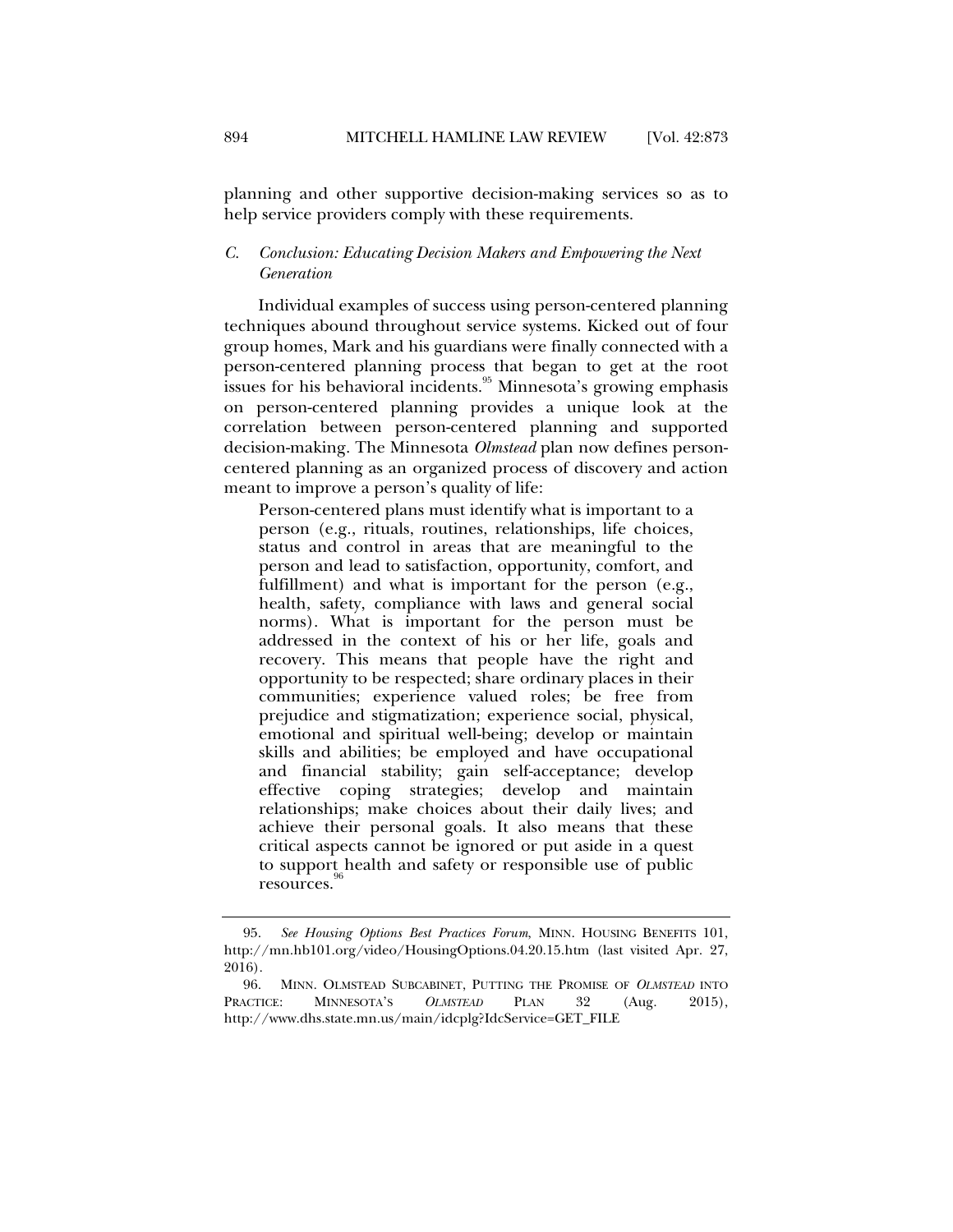Unfortunately, this definition is more aspirational than actualized. Data on person-centered outcomes remain sparse. While practitioners have forged trails, funding barriers remain as many state Medicaid systems continue favor institutional models rather than HCBS models of care.<sup>98</sup> Plus, simply investing in more HCBS services does not ensure quality of services or that such service providers will be focused on enabling independence and integration of the people they serve.<sup>99</sup> Staff members trained and paid to provide person-centered services, however, would help the individual achieve the goals described in the defining of personcentered planning.

One way to ensure person-centered planning happens is to give consumers—persons with disabilities—more control in the direction (including hiring) of their staff. Consumer choice models reflect a growing recognition that persons with disabilities have better outcomes and success when they are allowed to take an active role in choosing how their services and supports work.<sup>100</sup>

Supported decision-making can both inform and be better developed through HCBS programs. Consumer choice is still a daunting goal for many persons, and supported decision-making could help make it more attainable. Self-advocacy and peer mentoring services can provide vital support for individuals who have never known what it is like to be empowered to make their own informed and independent decisions.

Perhaps the best evidence of Ms. Hatch's ability to participate in decision-making has been her acceptance of a new title: international disability rights advocate. Shortly after moving home, she helped create the Jenny Hatch Justice Project, and now is a selfadvocate and national advocate on these issues.<sup>101</sup> She is using her

98. *See* CARLSON & COFFEY, *supra* note 88, at 3.

 101. *See generally* NAT'L RESOURCE FOR SUPPORTED DECISION-MAKING, http://supporteddecisionmaking.org (last visited Apr. 27, 2016) (formerly the

<sup>&</sup>amp;RevisionSelectionMethod=LatestReleased&Rendition=Primary&allowInterrupt=1 &noSaveAs=1&dDocName=dhs16\_196300.

 <sup>97.</sup> *See generally* Crystal A. Hughes, *The Benefits and Barriers to Person Centered Planning for Adults with Developmental Disabilities*, at 4 (2013), http://sophia.stkate.edu/cgi/viewcontent.cgi?article=1193&context=msw\_papers.

 <sup>99.</sup> *Id.* (noting that HCBS provided in some facilities such as assisted living, may have less regulatory oversight than traditional institutional models and do not ensure the care provided is any less institutional in nature).

 <sup>100.</sup> *See, e.g*., Dennis L. Kodner, *Consumer-Directed Services: Lessons and Implications for Integrated Systems of Care*, INT'L J. INTEGRATED CARE 1, 3 (2003).